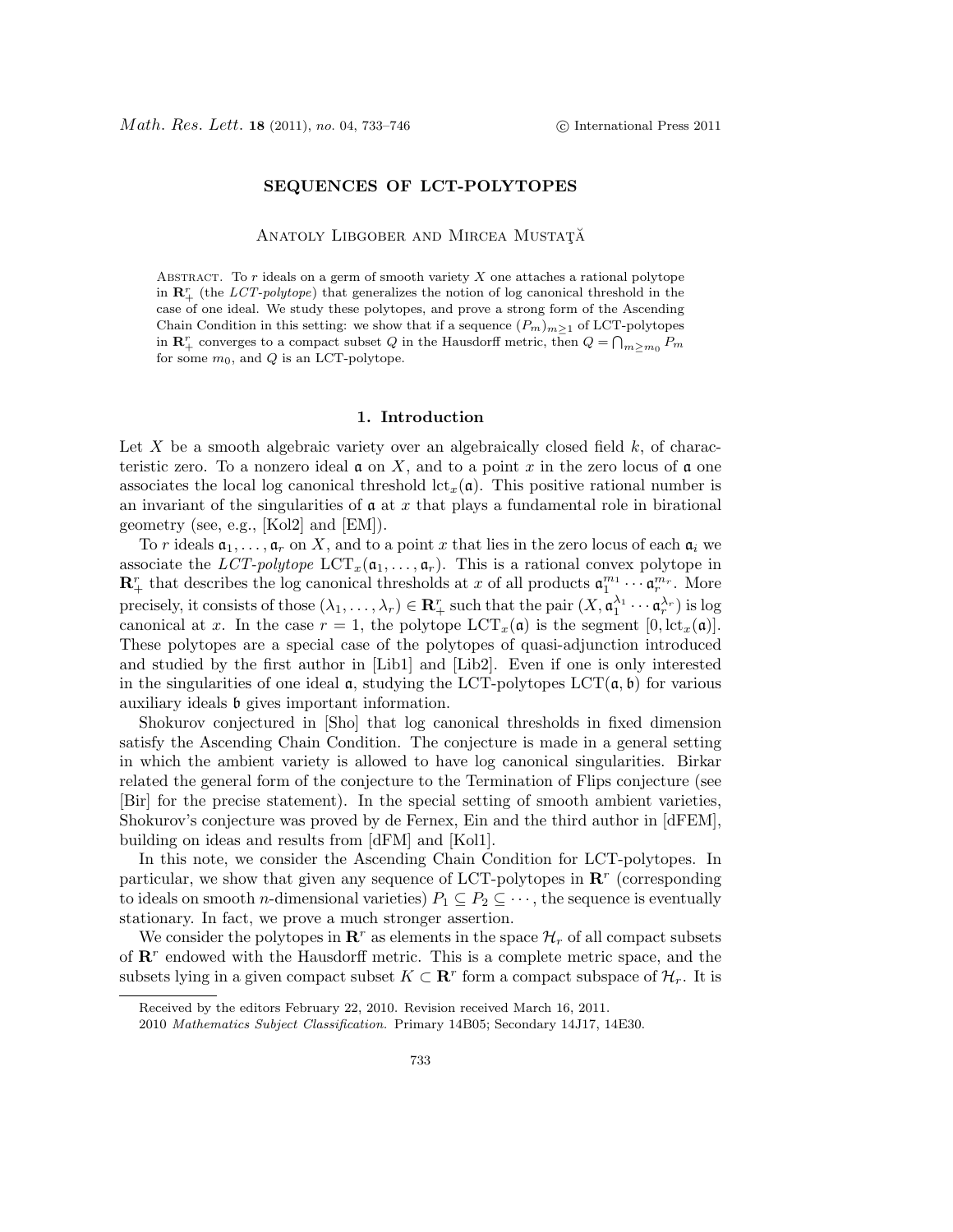easy to see that every LCT-polytope as above is contained in the cube  $[0, n]^r \subseteq \mathbb{R}^r$ . It follows that every sequence of LCT-polytopes has a convergent subsequence to some compact subset  $Q \subseteq [0, n]^r$ .

Our main result says that if a sequence of LCT-polytopes  $(P_m)_{m\geq 1}$  converges to the compact set  $Q$  in the Hausdorff metric, then there is  $m_0$  such that  $Q =$  $\cap_{m \geq m_0} P_m$ . Furthermore, Q is a rational convex polytope. In fact, there are ideals  $a_1, \ldots, a_s \subset K[[x_1, \ldots, x_n]]$  (for some  $s \leq r$  and some field extension K of k) such that  $Q = \text{LCT}(\mathfrak{a}_1, \ldots, \mathfrak{a}_s)$  (under a suitable linear embedding in  $\mathbb{R}^r$ ). If the ground field *k* has infinite transcendence degree over **Q** (for example, if  $k = C$ ), then we may take  $K = k$ .

The proof uses the result in [dFEM] about the ACC property of log canonical thresholds on smooth varieties of fixed dimension. In fact, we use in an essential way also the ideas and the constructions in *loc. cit*. We give an introduction to the basic properties of LCT-polytopes in the following section, emphasizing the analogy with the case  $r = 1$ . The main theorems are proved in the last section.

## 2. Basics of LCT-polytopes

In this section we present some basic results about LCT-polytopes. We always work over an algebraically closed field  $k$ , of characteristic zero. We denote by  $\mathbf{R}_{+}$  the set of nonnegative real numbers, and by N the nonnegative integers. Our ambient space *X* is either a smooth variety over *k*, or  $Spec(k[[x_1,\ldots,x_n]])$ . We assume that the reader is familiar with the results about the usual log canonical threshold, for which we refer to [Kol2], Section 8 for the finite type case, and to [dFM] for the case of formal power series.

Let *X* be a regular scheme, as above, and  $a_1, \ldots, a_r$  nonzero ideal sheaves on *X*. We put

$$
LCT(\mathfrak{a}_1,\ldots,\mathfrak{a}_r)=\{\lambda=(\lambda_1,\ldots,\lambda_r)\in\mathbf{R}_+^r\mid (X,\mathfrak{a}_1^{\lambda_1}\cdots\mathfrak{a}_r^{\lambda_r})\,\mathrm{is\,log\,canonical}\}.
$$

We will mostly be concerned with a local variant of this definition: if  $x \in X$  is a closed point, then

$$
\text{LCT}_x(\mathfrak{a}_1,\ldots,\mathfrak{a}_r)=\{\lambda=(\lambda_1,\ldots,\lambda_r)\in\mathbf{R}_+^r\mid (X,\mathfrak{a}_1^{\lambda_1}\cdots\mathfrak{a}_r^{\lambda_r})\,\text{is log canonical at }x\}.
$$

If the ideals  $a_1, \ldots, a_r$  are principal, with  $a_i$  generated by  $f_i$ , then we simply write  $\text{LCT}(f_1,\ldots,f_r)$  and  $\text{LCT}_x(f_1,\ldots,f_r)$ .

The above sets can be explicitly described in terms of a log resolution, as follows. Suppose that  $\pi: Y \to X$  is a log resolution of  $\mathfrak{a}_1, \ldots, \mathfrak{a}_r$ . Recall that this means that *Y* is nonsingular,  $\pi$  is proper and birational, and we have a simple normal crossings divisor  $\sum_{j=1}^{N} E_j$  on *Y* such that

$$
K_{Y/X} = \sum_{j=1}^N \kappa_j E_j \quad \text{and} \quad \mathfrak{a}_i \cdot \mathcal{O}_Y = \mathcal{O}_Y \left( -\sum_{j=1}^N \alpha_{i,j} E_j \right), \quad \text{for } 1 \le i \le r.
$$

The existence of such a log resolution in the formal power series case is a consequence of the results in [Tem].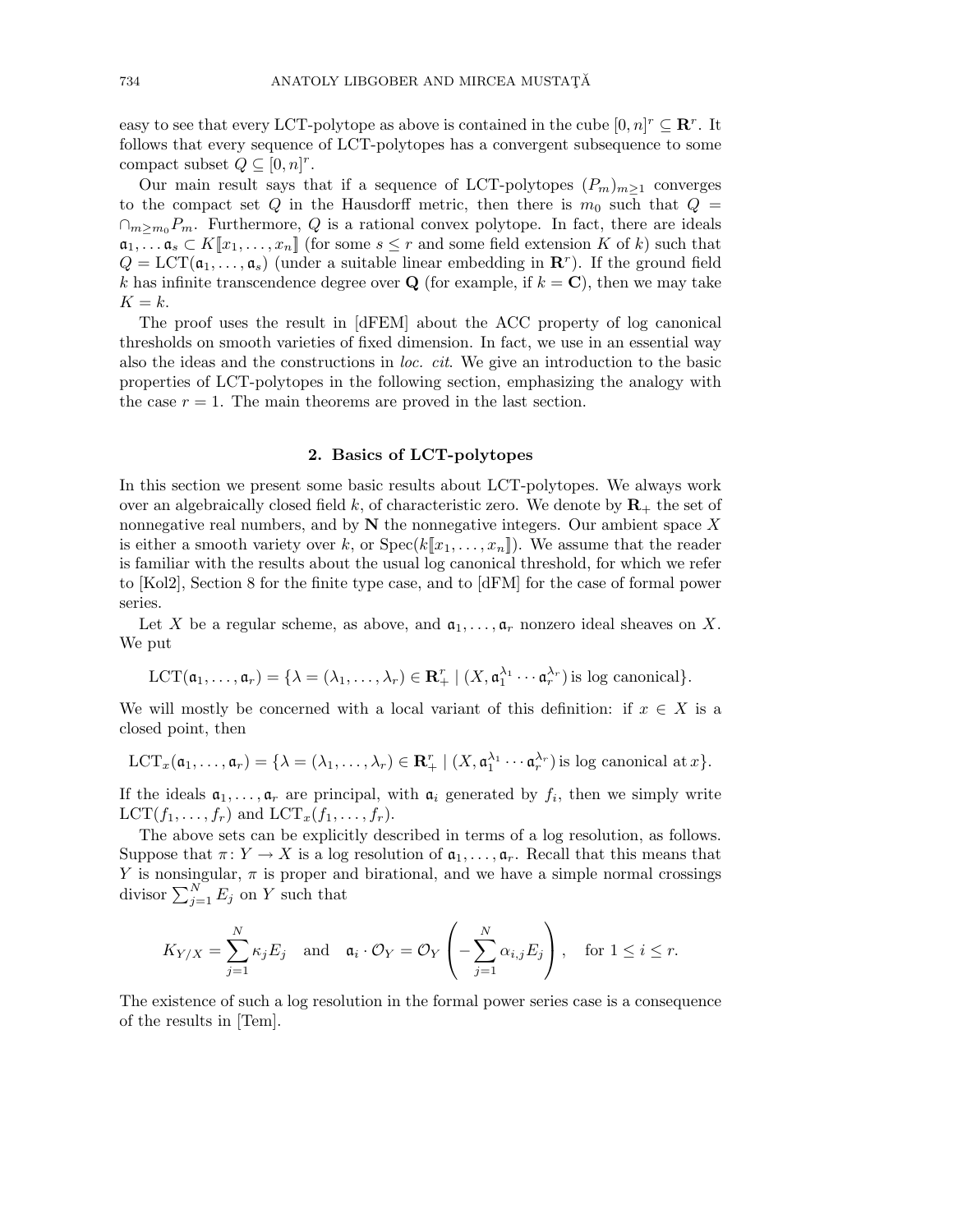It follows from the description of log canonical pairs in terms of a log resolution that  $LCT(\mathfrak{a}_1, ..., \mathfrak{a}_r)$  consists precisely of those  $\lambda \in \mathbb{R}_+^r$  such that

(1) 
$$
\sum_{i=1}^r \alpha_{i,j} \lambda_i \leq \kappa_j + 1 \text{ for } 1 \leq j \leq N.
$$

Similarly,  $LCT_x(\mathfrak{a}_1,\ldots,\mathfrak{a}_r)$  is cut out by the equations in (1) corresponding to those *j* such that  $x \in \pi(E_i)$ .

It follows from the above description that both  $LCT(\mathfrak{a}_1,\ldots,\mathfrak{a}_r)$  and  $LCT_x$  $(\mathfrak{a}_1,\ldots,\mathfrak{a}_r)$  are rational polyhedra (that is, they are cut out in  $\mathbb{R}^r$  by finitely many affine linear inequalities, with rational coefficients). We call  $LCT(\mathfrak{a}_1,\ldots,\mathfrak{a}_r)$  and  $LCT_x(\mathfrak{a}_1,\ldots,\mathfrak{a}_r)$  the *LCT-polyhedron* of  $\mathfrak{a}_1,\ldots,\mathfrak{a}_r$ , and respectively, the *LCT-polyhedron* at *x* of  $a_1, \ldots, a_r$ .

Remark 2.1. The above polyhedra are *r*-dimensional. Indeed, note that they contain the origin, as well as  $\lambda e_i$  for  $0 < \lambda \ll 1$  (here  $e_1, \ldots, e_r$  is the standard basis of  $\mathbb{R}^r$ ).

The following lemma follows immediately from the description of LCT-polyhedra in terms of a log resolution.

**Lemma 2.2.** *Given the nonzero ideals*  $a_1, \ldots, a_r$ *, there are closed points*  $x_1, \ldots, x_m \in$ *X such that*

$$
LCT(\mathfrak{a}_1,\ldots,\mathfrak{a}_r)=\bigcap_{j=1}^m LCT_{x_j}(\mathfrak{a}_1,\ldots,\mathfrak{a}_r).
$$

Because of this lemma, from now on we will focus on the local LCT-polyhedra.

**Lemma 2.3.** Let  $a_1, \ldots, a_r$  be nonzero ideals on X.

*(i)* If  $x \in \text{Supp}(V(\mathfrak{a}_i))$ , then  $\{\lambda_i \mid \lambda \in \text{LCT}_x(\mathfrak{a}_1, \ldots, \mathfrak{a}_r)\}\$ is bounded. *(ii) If*  $x \notin \text{Supp}(V(\mathfrak{a}_r))$ *, then*  $\text{LCT}_x(\mathfrak{a}_1, \ldots, \mathfrak{a}_r) = \text{LCT}_x(\mathfrak{a}_1, \ldots, \mathfrak{a}_{r-1}) \times \mathbf{R}_+$ .

*Proof.* With the notation in (1), we see that if  $x \in \text{Supp}(V(\mathfrak{a}_i))$ , then there is *j* with  $\alpha_{i,j} > 0$ , and such that  $x \in \pi(E_j)$ . It follows that if  $\lambda \in \text{LCT}_x(\mathfrak{a}_1, \ldots, \mathfrak{a}_r)$ , then  $\lambda_i < (\kappa_i + 1)/\alpha_{i,i}$ , which gives *(i)*. The assertion in *(ii)* is clear.  $\lambda_i \leq (\kappa_j + 1)/\alpha_{i,j}$ , which gives (*i*). The assertion in (ii) is clear.

In light of this lemma, it is enough to study the sets  $LCT_x(\mathfrak{a}_1,\ldots,\mathfrak{a}_r)$  for  $x \in \bigcap_i$ Supp( $V(\mathfrak{a}_i)$ ). In this case, we see that the LCT-polyhedron at x of  $\mathfrak{a}_1,\ldots,\mathfrak{a}_r$  is bounded, hence it is a polytope. We will henceforth refer to it as the *LCT-polytope*  $at x \text{ of } \mathfrak{a}_1, \ldots, \mathfrak{a}_r.$ 

Remark 2.4. A related construction, giving polyhedra as invariants of tuples of divisors, was used in [Lib2] and [Lib1]. Consider a collection of germs

$$
f_1(x_1,\ldots,x_{n+1}),\ldots,f_r(x_1,\ldots,x_{n+1}),
$$

of reduced local equations of divisors  $D_i = V(f_i)$  at a point  $P \in X = \mathbb{C}^{n+1}$ , that we assume to have isolated non-normal crossings (cf. [Lib2]). With each  $\varphi \in \mathcal{O}_P$  one associates the top degree form:

(2) 
$$
\omega_{\varphi}(j_1, \ldots, j_r | m_1, \ldots, m_r) = f_1^{\frac{j_1 - m_1 + 1}{m_1}} \cdot \ldots \cdot f_r^{\frac{j_r - m_r + 1}{m_r}} \varphi(x_1, \ldots, x_{n+1}) dx_1 \wedge \ldots \wedge dx_{n+1},
$$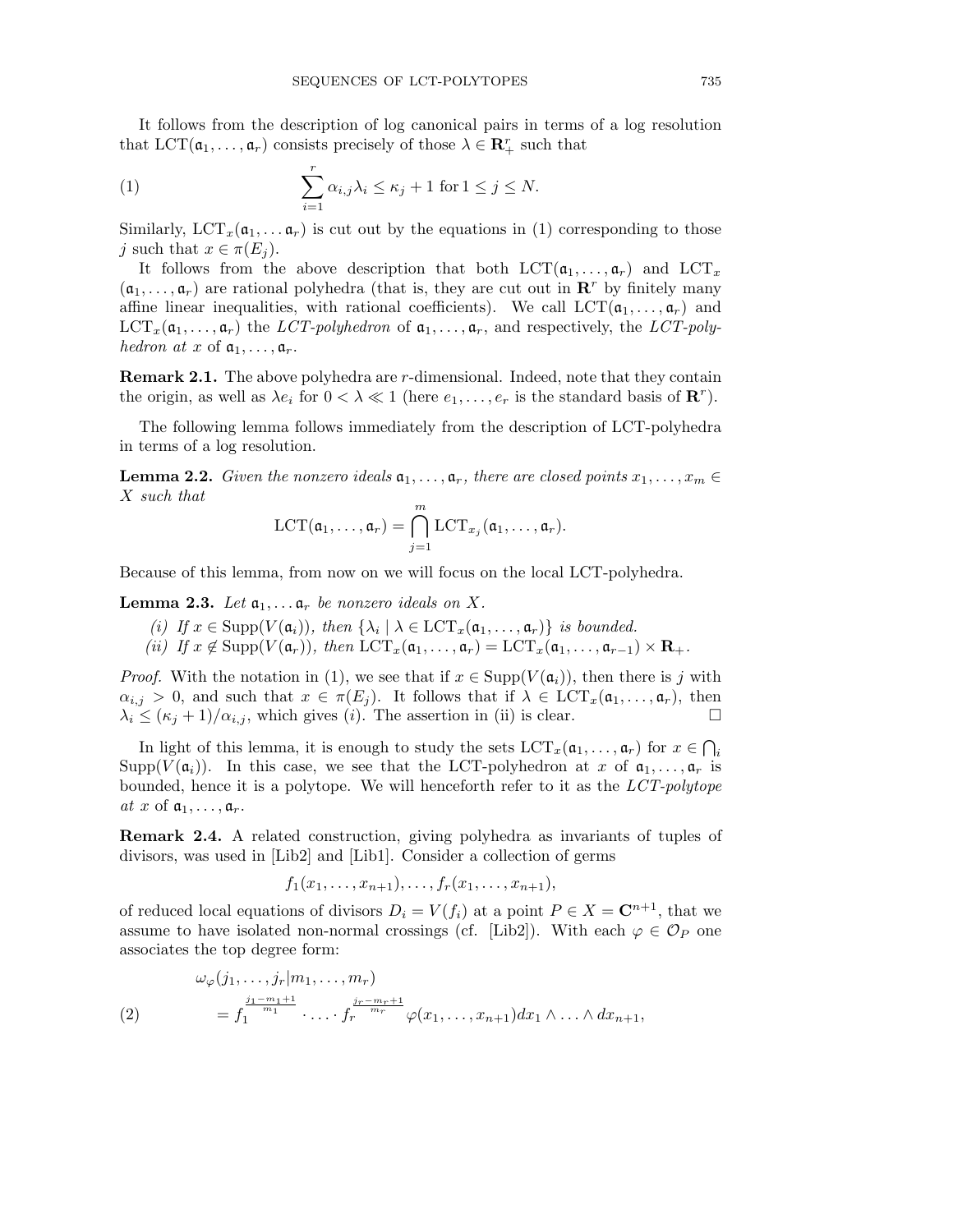on the unramified covering  $X_{m_1,...,m_r}$  of  $X \setminus \sum_i D_i$  with Galois group  $\bigoplus_i \mathbf{Z}/m_i \mathbf{Z}$ . The form  $\omega_{\varphi}$  extends to a holomorphic form on a resolution of singularities of a compactification  $\overline{X}_{m_1,\dots,m_r}$  of  $X_{m_1,\dots,m_r}$  if and only if  $(\frac{j_1+1}{m_1},\dots,\frac{j_r+1}{m_r}) \in \mathbb{R}^r$  satisfies a system of linear inequalities, i.e., it belongs to a polytope  $\mathcal{P}(\varphi|f_1,\ldots,f_r)$ . This system can be described in terms of a log-resolution  $\pi: Y \to X$  of the principal ideal  $(f_1 \cdots f_r)$ as above, using the resolution of  $\overline{X}_{m_1,\dots,m_r}$  given by a resolution of the quotient singularities of the normalization of  $\overline{X}_{m_1,...,m_r} \times_X Y$ . This leads to the following explicit collection of inequalities describing when  $\lambda = (\lambda_1, \ldots, \lambda_r) \in \mathcal{P}(\varphi | f_1, \ldots, f_r)$ (cf.  $|Lib1, (4)|$ ):

(3) 
$$
\sum_{i=1}^r \alpha_{i,j} (1 - \lambda_i) \leq \kappa_j + 1 + e_j(\varphi) \text{ for } 1 \leq j \leq N.
$$

Here  $\alpha_{i,j}$ ,  $\kappa_j$  are as in (1), and  $e_j(\varphi)$  is the multiplicity of  $\pi^*(\varphi)$  along  $E_j$ .

Vice versa, for a fixed  $(\frac{j_1+1}{m_1}, \ldots, \frac{j_r+1}{m_r})$  with  $0 \leq j_i < m_i$  for all *i*, the set of  $\varphi \in \mathcal{O}_P$ such that the given point lies in  $\mathcal{P}(\varphi|f_1,\ldots,f_r)$  is an ideal  $\mathcal{A}(j_1,\ldots,j_r|m_1,\ldots,m_r) \subset$ *O<sup>P</sup>* (an *ideal of quasi-adjunction*).

Allowing  $\varphi$  to run over all elements in  $\mathcal{O}_P$  produces a *finite* collection of polytopes in the  $[0,1]^r$ . We similarly have a finite collection of ideals of quasi-adjunction. Moreover, every ideal of quasi-adjunction *A* can be written as  $A = A(j_1, \ldots, j_r | m_1, \ldots, m_r)$ for some point  $(\frac{j_1+1}{m_1}, \ldots, \frac{j_r+1}{m_r})$  that can be chosen in the boundary of a polytope (3). The subset of the boundary consisting of those  $(\frac{j_1+1}{m_1}, \ldots, \frac{j_r+1}{m_r})$  defining a particular  $A$ is a polyhedral subset (face of quasi-adjunction). Therefore one has a correspondence between faces *F* of the polytopes  $\mathcal{P}(\varphi|f_1,\ldots,f_r)$  and certain ideals  $\mathcal{A}(\mathcal{F})$  in  $\mathcal{O}_P$ .

The polytope (3) corresponding to  $\varphi = 1$  coincides with the image of the LCTpolytope (1) for  $a_i = (f_i)$  via the affine map  $(\lambda_i) \to (1 - \lambda_i)$ . An ideal of quasiadjunction  $\mathcal{A}(\mathcal{F})$  associated to a point  $(\frac{j_1+1}{m_1}, \ldots, \frac{j_r+1}{m_r}) \in \mathcal{F}$  coincides with the multiplier ideal of the divisor  $\sum \mu_i D_i$ , where  $\mu_i = 1 - \frac{j_i+1}{m_i} - \varepsilon$ , with  $0 < \varepsilon \ll 1$ . Indeed, strict inequality in the conditions (3) is equivalent to  $\varphi$  being a section of  $\pi_*(K_{Y/X} - \lfloor \sum_i (1 - \lambda_i) \pi^*(D_i) \rfloor)$ . In the case  $r = 1$ , each polytope (3) is a segment  $[\alpha, 1]$ , and the face of quasi-adjunction  $\alpha$  is a jumping coefficient for the multiplier ideals of  $f = f_1$ . If the singularity of f at P is isolated, the collection of such  $\alpha$ coincides with the subset of the spectrum of the singularity of *f* in the interval [0*,* 1].

**Example 2.5.** If  $r = 1$ , then LCT( $\mathfrak{a}$ ) = [0, lct( $\mathfrak{a}$ )], and LCT<sub>x</sub>( $\mathfrak{a}$ ) = [0, lct<sub>x</sub>( $\mathfrak{a}$ )].

**Example 2.6.** If  $a_i = (x_1^{q_{i,1}} \cdots x_n^{q_{i,n}}) \subseteq k[x_1, \ldots, x_n]$ , then

$$
\text{LCT}(\mathfrak{a}_1,\ldots,\mathfrak{a}_r) = \left\{\lambda = (\lambda_1,\ldots,\lambda_r) \in \mathbf{R}_+^r \mid \sum_{i=1}^r q_{i,j}\lambda_i \leq 1 \text{ for } 1 \leq j \leq n \right\}.
$$

Example 2.7. One can generalize the previous example to the case of arbitrary monomial ideals. This extends Howald's Theorem from  $[How]$ , which is the case  $r = 1$ . Suppose that  $a_1, \ldots, a_r$  are nonzero ideals in  $k[x_1, \ldots, x_n]$  generated by monomials. Let  $P_{\mathfrak{a}_i}$  denote the Newton polyhedron of  $\mathfrak{a}_i$ , that is,  $P_{\mathfrak{a}_i}$  is the convex hull of  $\{u \in$  $\mathbf{N}^n \mid x^u \in \mathfrak{a}_i$ . Here, if  $u = (u_1, \ldots, u_n) \in \mathbf{N}^n$ , we denote by  $x^u$  the monomial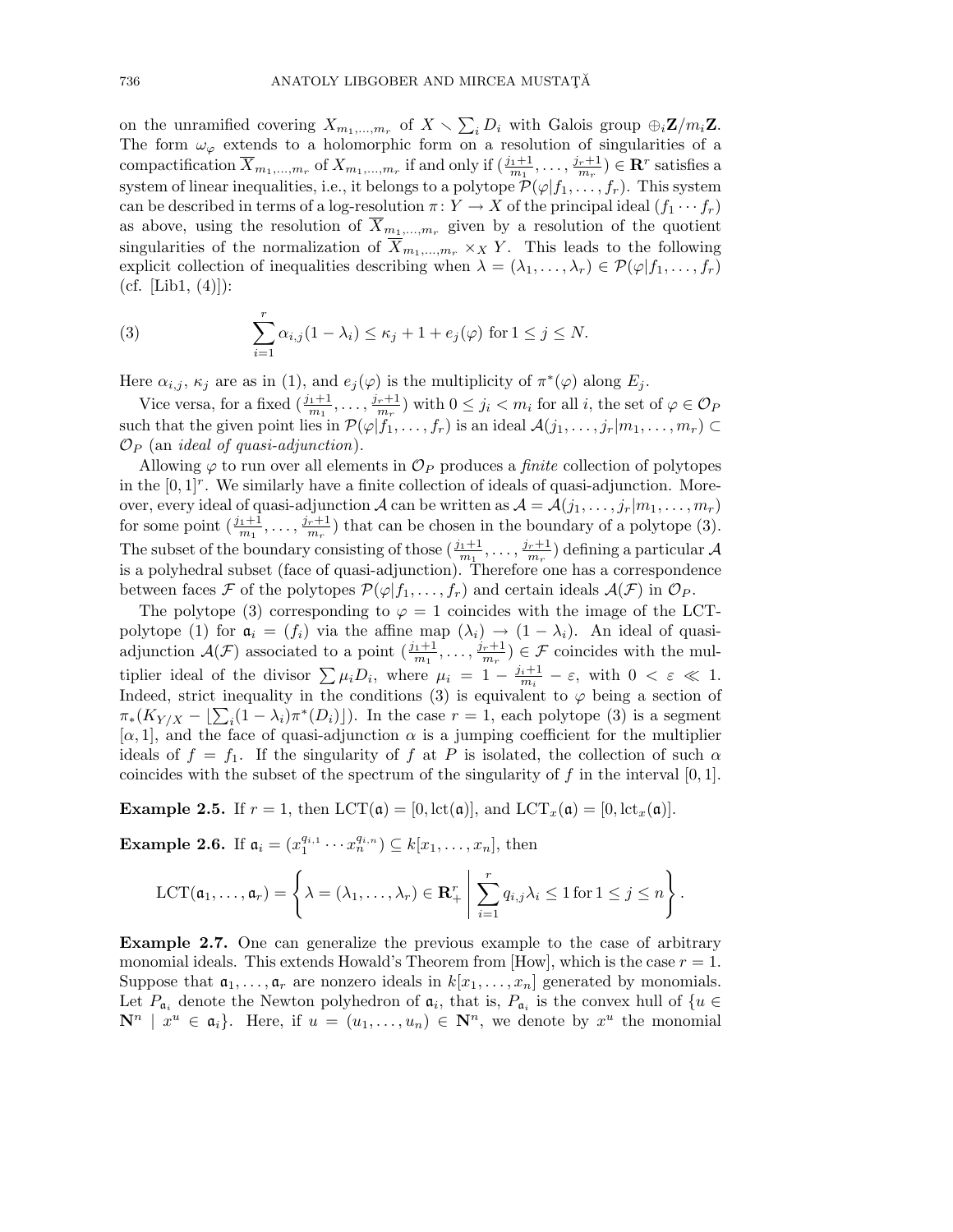$x_1^{u_1} \cdots x_n^{u_n}$ . By taking a toric resolution of  $a_1 \cdots a_r$ , it is easy to see that

$$
\text{LCT}(\mathfrak{a}_1, \dots, \mathfrak{a}_r) = \text{LCT}_0(\mathfrak{a}_1, \dots, \mathfrak{a}_r) = \left\{ (\lambda_1, \dots, \lambda_r) \in \mathbf{R}_+^r \middle| e \in \sum_{i=1}^r \lambda_i P_{\mathfrak{a}_i} \right\},
$$

where  $e = (1, ..., 1) \in \mathbb{R}^n$ .

Example 2.8. In the case of plane curves, readily available explicit resolutions allow the computation of LCT-polytopes. In terms of the polytopes of quasi-adjunction considered in [Lib1], the LCT-polytope is the image of the polytope "farthest" from the origin along the line  $x_1 = \ldots = x_r$  under the change of variables  $(\lambda_i) \rightarrow (1 - \lambda_i)$ .

a) If 
$$
f = x, g = x - y^2 \in k[x, y]
$$
, then

(4) 
$$
LCT_0(f,g) = \{(\lambda_1, \lambda_2) \in \mathbf{R}_+^2 \mid \lambda_1 \le 1, \lambda_2 \le 1, \lambda_1 + \lambda_2 \le 3/2\}.
$$

b) If  $f = x^2 + y^5$ ,  $g = x^5 + y^2 \in k[x, y]$ , then LCT<sub>0</sub>( $f, g$ ) is the intersection of the unit square and of the half planes

(5) 
$$
10\lambda_1 + 4\lambda_2 \le 7, \quad 4\lambda_1 + 10\lambda_2 \le 7.
$$

**Remark 2.9.** Even if one is interested in the singularities of an ideal  $\alpha$ , considering the LCT-polytopes for several ideals gives interesting information. Suppose, for example, that **a** is a nonzero ideal on *X*, and  $x \in X$  is a closed point in Supp( $V(\mathfrak{a})$ ). One defines a function  $\varphi: \mathbf{R}_{+} \to \mathbf{R}_{+}$  by  $\varphi(t) = \text{lct}_{x}(\mathfrak{a} \cdot \mathfrak{m}_{x}^{t})^{-1}$ , where  $\mathfrak{m}_{x}$  is the ideal defining *x*. This is a convex nondecreasing function that encodes useful information about the singularities of  $\mathfrak a$  at *x*. For example, one can show that the right derivative  $\varphi'_r(0)$  is equal to  $lct_x(\mathfrak{a})^{-1} \cdot \max \frac{\text{ord}_E(\mathfrak{m}_x)}{\text{ord}_E(\mathfrak{a})}$ , where the maximum is over all divisors *E* over *X* that compute  $\text{lct}_x(\mathfrak{a})$ .

Note that  $\varphi$  is determined by  $P := \text{LCT}_x(\mathfrak{a}, \mathfrak{m}_x)$ , and conversely. Indeed,  $\varphi(t) = \alpha$ if and only if  $\text{let}(\mathfrak{a}^{1/\alpha} \cdot \mathfrak{m}_x^{t/\alpha}) = 1$ . Therefore  $\varphi(t)$  is characterized by the fact that  $(1, t)$  lies on the boundary of  $\varphi(t) \cdot P$ .

We record in the following proposition some general properties of LCT-polytopes. We denote by  $e_1, \ldots, e_r$  the standard basis in  $\mathbb{R}^r$ . For  $\lambda = (\lambda_i)$  and  $\mu = (\mu_i)$  in  $\mathbb{R}^r_+$ , we put  $\lambda \preceq \mu$  if  $\lambda_i \leq \mu_i$  for all *i*. We also put  $\lambda \prec \mu$  if  $\lambda_i \leq \mu_i$  for all *i*, with strict inequality when  $\mu_i > 0$ .

**Proposition 2.10.** *Suppose that*  $a_1, \ldots, a_r$  *are nonzero ideals on X, and*  $x \in X$  *is a closed point such that*  $x \in \text{Supp}(V(\mathfrak{a}_i))$  *for all i.* 

- *(i)* If  $m_1, \ldots, m_r$  are positive integers, then the polytope  $LCT_x(\mathfrak{a}_1^{m_1}, \ldots, \mathfrak{a}_r^{m_r})$  is *equal to the image of*  $\text{LCT}_x(\mathfrak{a}_1, \ldots, \mathfrak{a}_r)$  *by the map*  $(u_1, \ldots, u_r) \rightarrow (u_1/m_1, \ldots,$  $u_r/m_r$ ).
- *(ii)* If  $a'_i \subseteq a_i$  *for every i*, *then*  $\text{LCT}_x(a'_1, \ldots, a'_r) \subseteq \text{LCT}_x(a_1, \ldots, a_r)$ .
- $(iii)$  LCT<sub>*x*</sub>( $\mathfrak{a}_1, \ldots, \mathfrak{a}_r$ )  $\subseteq \prod_{i=1}^r [0, \mathrm{lct}_x(\mathfrak{a}_i)] \subseteq [0, n]^r$ , where  $n = \dim(X)$ .
- *(iv) The simplex*

$$
\left\{\lambda \in \mathbf{R}_+^r \middle| \sum_{i=1}^r \frac{1}{\mathrm{lct}_x(\mathfrak{a}_i)} \lambda_i \le 1 \right\}
$$

*is contained in*  $LCT_x(\mathfrak{a}_1, \ldots, \mathfrak{a}_r)$ .

(*v*) If  $\lambda$ ,  $\lambda' \in \mathbb{R}_+^r$  are such that  $\lambda \leq \lambda'$ , and  $\lambda' \in \text{LCT}_x(\mathfrak{a}_1, \ldots, \mathfrak{a}_r)$ , then  $\lambda \in$  $\text{LCT}_x(\mathfrak{a}_1,\ldots,\mathfrak{a}_r).$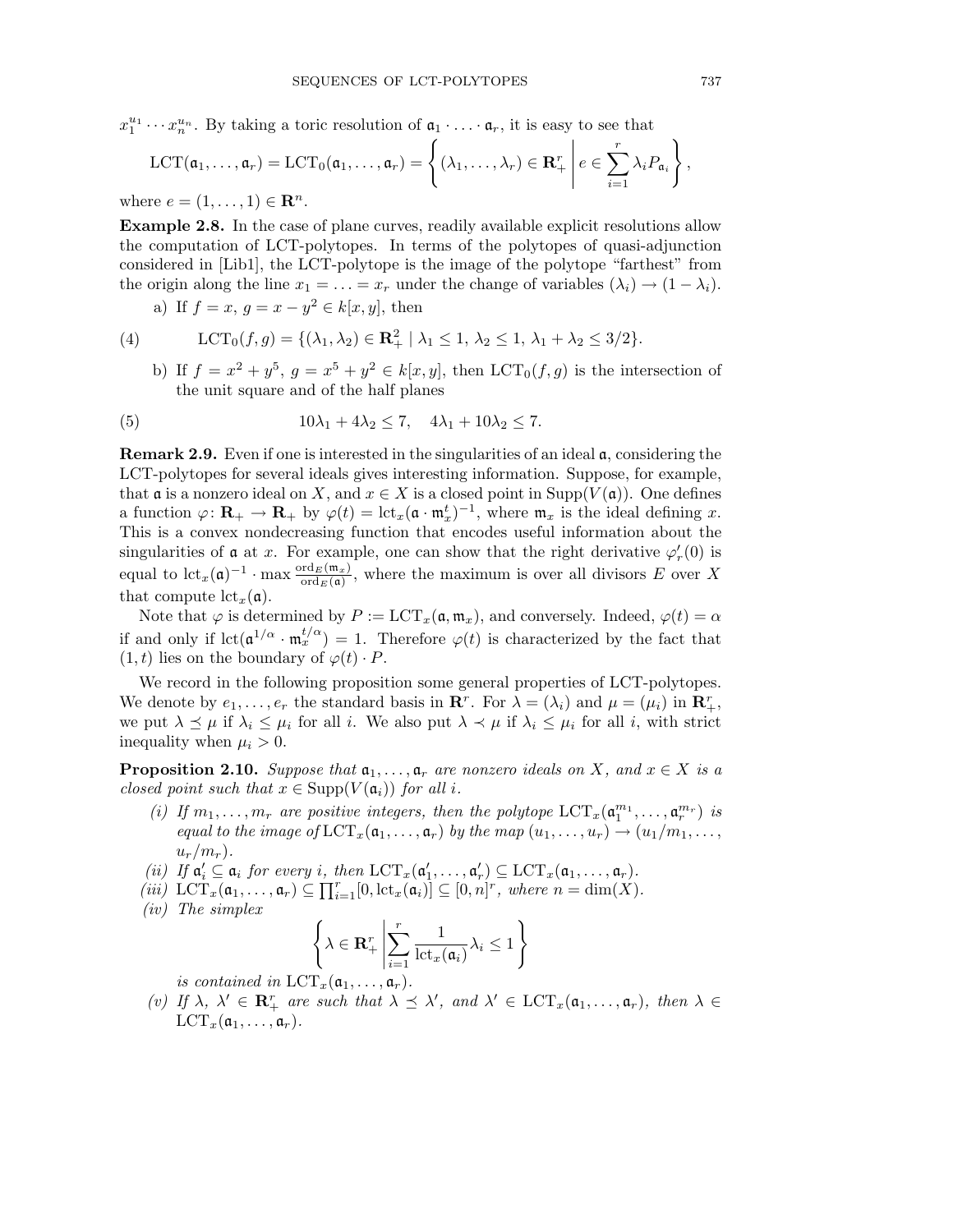*Proof.* All assertions immediately follow from definition, and from familiar facts about singularities of pairs, see [Kol2] and [dFM]. The assertion in (iv) follows from the fact that  $LCT_x(\mathfrak{a}_1,\ldots,\mathfrak{a}_r)$  is convex, and the fact that the origin, as well as each  $\text{lct}_x(\mathfrak{a}_i)e_i$ lies in  $\text{LCT}_x(\mathfrak{a}_1,\ldots,\mathfrak{a}_r).$ 

Remark 2.11. Suppose that *X* is a nonsingular affine algebraic variety. It follows from Proposition 2.10 (iv) that if  $f_1, \ldots, f_r \in \mathcal{O}(X)$ , then  $\mathrm{LCT}(f_1, \ldots, f_r)$  is contained in the cube  $[0,1]^r$ . On the other hand, if  $\mathfrak{a}_1,\ldots,\mathfrak{a}_r$  are ideals on *X*, and if for every  $i, g_i \in \mathfrak{a}_i$  is a general linear combination of some fixed set of generators of  $\mathfrak{a}_i$ , then an argument based on Bertini's Theorem as in [Laz, Proposition 9.2.28] gives

$$
LCT(g_1,\ldots,g_r)=LCT(\mathfrak{a}_1,\ldots,\mathfrak{a}_r)\cap[0,1]^r.
$$

**Remark 2.12.** If  $a_1, \ldots, a_r$  are ideals on a smooth variety *X*, and if  $x \in X$ , then  $\text{LCT}_x(\mathfrak{a}_1,\ldots,\mathfrak{a}_r) = \text{LCT}(\mathfrak{a}_1 \cdot \widehat{\mathcal{O}_{X,x}},\ldots,\mathfrak{a}_r \cdot \widehat{\mathcal{O}_{X,x}}).$  This follows easily from [dFM, Proposition 2.7], that treats the case of log canonical thresholds. Since  $\widehat{\mathcal{O}_{X,x}}$  ≃  $k[[x_1,\ldots,x_n]]$ , it follows that in order to study the possible LCT-polytopes in a given dimension *n*, we may restrict to the case when  $X = \text{Spec}(k[[x_1, \ldots, x_n]])$ .

**Lemma 2.13.** If  $a_1, \ldots, a_r$  are nonzero ideals on X, and if  $m_x$  is the ideal defining *a closed point*  $x \in X$ *, then* 

$$
\text{LCT}_x(\mathfrak{a}_1,\ldots,\mathfrak{a}_r)=\bigcap_{q\geq 1}\text{LCT}_x(\mathfrak{a}_1+\mathfrak{m}_x^q,\ldots,\mathfrak{a}_r+\mathfrak{m}_x^q).
$$

*Proof.* The inclusion " $\subseteq$ " is trivial, so let us suppose that  $\lambda = (\lambda_i)$  lies in the above intersection. It is enough to show that every  $\lambda' \in \mathbf{Q}_+^r$  with  $\lambda' \preceq \lambda$  lies in  $\text{LCT}_x(\mathfrak{a}_1,\ldots,\mathfrak{a}_r)$ . Therefore, we may assume that  $\lambda \in \mathbb{Q}_+^r$ . Choose *N* such that all *N* $\lambda_i$  are integers. By assumption, we have lct $((a_1 + m_x^q)^{N\lambda_1} \cdots (a_r + m_x^q)^{N\lambda_r}) \ge 1/N$ .

Let  $\tau := \min\{\lambda_i \mid \lambda_i > 0\}$ . Since the ideals  $\mathfrak{a}_1^{N\lambda_1} \cdots \mathfrak{a}_r^{N\lambda_r}$  and  $(\mathfrak{a}_1 + \mathfrak{m}_x^q)^{N\lambda_1} \cdots (\mathfrak{a}_r + \mathfrak{a}_r^{N\lambda_r})^{N\lambda_r}$  $(\mathfrak{m}_x^q)^{N\lambda_r}$  are congruent modulo  $\mathfrak{m}_x^{qN\tau}$ , it follows that

$$
\mathrm{lct}_x((\mathfrak{a}_1+\mathfrak{m}_x^q)^{N\lambda_1}\cdots(\mathfrak{a}_r+\mathfrak{m}_x^q)^{N\lambda_r})-\mathrm{lct}_x(\mathfrak{a}_1^{N\lambda_1}\cdots\mathfrak{a}_r^{N\lambda_r})\leq \frac{n}{qN\tau},
$$

where  $n = \dim(\mathcal{O}_{X,x})$  (see [dFM, Corollary 2.10]). We conclude that  $\text{lct}_x(\mathfrak{a}_1^{\lambda_1} \cdots \mathfrak{a}_r^{\lambda_r}) \geq$ 1 −  $\frac{n}{q\tau}$ . Letting *q* go to infinity, this gives  $\lambda \in \text{LCT}_x(\mathfrak{a}_1 \dots, \mathfrak{a}_r)$ .  $\Box$ 

The above lemma and the previous remark can be used to reduce proving results about LCT-polytopes on  $Spec(k[\![x_1,\ldots,x_n]\!])$  to proving the similar results on  $\mathbf{A}^n$ . In order to illustrate this, we give the following

**Proposition 2.14.** If  $H \subset X$  is a smooth hypersurface containing x, and if  $a_i$  are *ideals on X such that all*  $a_i \mathcal{O}_H$  *are nonzero, then* 

$$
\text{LCT}_x(\mathfrak{a}_1 \mathcal{O}_H, \ldots, \mathfrak{a}_r \mathcal{O}_H) \subseteq \text{LCT}_x(\mathfrak{a}_1, \ldots, \mathfrak{a}_r).
$$

*Proof.* When *X* is a nonsingular variety over *k*, this follows easily from Inversion of Adjunction (see [Kol2, Theorem 7.5]). If  $X = \text{Spec}(k[\![x_1, \ldots, x_n]\!])$ , after a change of coordinates we may assume that  $H = (x_1 = 0)$ . In this case, by Lemma 2.13 it is enough to prove the proposition when we replace  $a_i$  by  $a_i + m_x^q$ . Since there are ideals  $a'_i$  in  $k[x_1, \ldots, x_n]$  such that  $a_i + \mathfrak{m}_x^q = a'_i \cdot k[[x_1, \ldots, x_n]]$ , we conclude using the case of ideals in  $\mathbf{A}^n$  via Remark 2.12.  $\Box$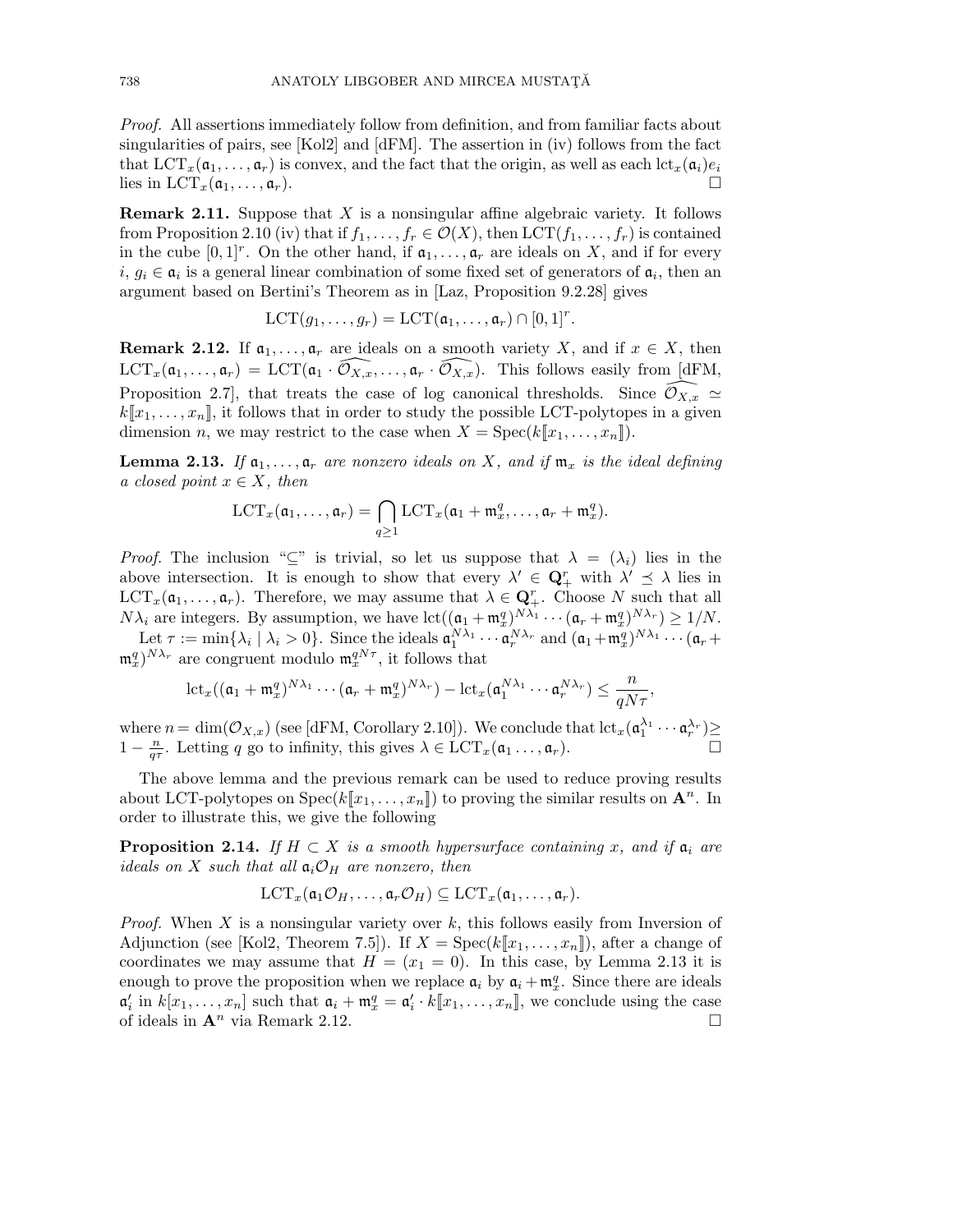Remark 2.15. If *X* is a nonsingular variety over *k*, it is sometimes convenient to phrase the description of  $LCT_x(\mathfrak{a}_1,\ldots,\mathfrak{a}_r)$  in the language of mixed multiplier ideals, for which we refer to [Laz, Chapter 9]. Recall that the pair  $(X, \mathfrak{a}_1^{\lambda_1} \cdots \mathfrak{a}_r^{\lambda_r})$  is klt at  $x \in X$  if and only if the mixed multiplier ideal  $\mathcal{J}(X, \mathfrak{a}_1^{\lambda_1} \cdots \mathfrak{a}_r^{\lambda_r})$  is not contained in the ideal  $m_x$  defining x. We deduce using the definition of the LCT-polytopes that  $\lambda \in \text{LCT}_x(\mathfrak{a}_1,\ldots,\mathfrak{a}_r)$  if and only if for every  $\mu = (\mu_i) \in \mathbb{R}^r_+$  with  $\mu \prec \lambda$ , we have  $\mathcal{J}(X, \mathfrak{a}_1^{\mu_1} \cdots \mathfrak{a}_r^{\mu_r}) \nsubseteq \mathfrak{m}_x.$ 

The following proposition is the generalization to the case  $r > 1$  of [Kol2, Proposition 8.19]. As above, we denote by  $\mathfrak{m}_x$  the ideal defining the closed point  $x \in X$ .

**Proposition 2.16.** Let  $\mathfrak{b}, \mathfrak{a}_1, \ldots, \mathfrak{a}_r$  be nonzero ideals on X. If  $\lambda = (\lambda_i)$  lies in  $\text{LCT}_x(\mathfrak{a}_1,\ldots,\mathfrak{a}_r)$ *, and N is a positive integer such that*  $\mathfrak{a}_i + \mathfrak{m}^N_x = \mathfrak{b} + \mathfrak{m}^N_x$  for some *i, then*

$$
\lambda - \min\{n/N, \lambda_i\} e_i \in \text{LCT}_x(\mathfrak{a}_1, \dots, \mathfrak{b}, \dots, \mathfrak{a}_r),
$$

*where* **b** *appears on the i*<sup>th</sup> *component and*  $n = \dim(X)$ *.* 

*Proof.* By Lemma 2.3, we may assume that  $a_i$  vanishes at *x*. After replacing  $a_i$ by  $a_i + \mathfrak{m}_x^N$ , we may also assume that  $a_i = \mathfrak{b} + \mathfrak{m}_x^N$ . Arguing as in the proof of Proposition 2.14, we see that it is enough to prove the statement when *X* is a smooth variety over *k*. In this case, it is convenient to use the language of mixed multiplier ideals; see Remark 2.15. Let us consider any  $\mu = (\mu_j) \in \mathbb{R}^r_+$ , with  $\mu \prec \lambda$ , so by assumption the mixed multiplier ideal  $\mathcal{J}(X, \mathfrak{a}_1^{\mu_1} \cdots \mathfrak{a}_r^{\mu_r})$  is not contained in  $\mathfrak{m}_x$ .

By the Summation Theorem (for the version that we need, see [JM, Corollary 4.2]), we have

$$
\mathcal{J}(X,\mathfrak{a}_1^{\mu_1}\cdots (\mathfrak{b}+\mathfrak{m}_x^N)^{\mu_i}\cdots \mathfrak{a}_r^{\mu_r})=\sum_{\alpha+\beta=\mu_i}\mathcal{J}(X,\mathfrak{a}_1^{\mu_1}\cdots \mathfrak{b}^{\alpha}\mathfrak{m}_x^{N\beta}\cdots \mathfrak{a}_r^{\mu_r}).
$$

It follows that for some  $\alpha$ ,  $\beta \geq 0$  with  $\alpha + \beta = \mu_i$  we have

$$
\mathcal{J}(X,\mathfrak{a}_1^{\mu_1}\cdots\mathfrak{b}^{\alpha}\mathfrak{m}_x^{N\beta}\cdots\mathfrak{a}_r^{\mu_r})\nsubseteq \mathfrak{m}_x.
$$

If  $\mu_i > \frac{n}{N}$ , then using  $\mathcal{J}(\mathfrak{m}_x^n) \subseteq \mathfrak{m}_x$  we deduce  $N\beta < n$ , and therefore

$$
\left(\mu_1,\ldots,\mu_i-\frac{n}{N},\ldots,\mu_r\right)\in \mathrm{LCT}_x(\mathfrak{a}_1,\ldots,\mathfrak{b},\ldots,\mathfrak{a}_r).
$$

We conclude that  $\mu - \min\{n/N, \mu_i\}e_i \in \text{LCT}_x(\mathfrak{a}_1, \ldots, \mathfrak{b}, \ldots, \mathfrak{a}_r)$  (note that we have  $(\mu_1, \ldots, 0, \ldots, \mu_r) \in \text{LCT}_x(\mathfrak{a}_1, \ldots, \mathfrak{a}_i, \ldots, \mathfrak{a}_r)$  by hypothesis, hence  $(\mu_1, \ldots, 0, \ldots, \mu_r) \in$ LCT<sub>*x*</sub>( $\mathfrak{a}_1, \ldots, \mathfrak{b}, \ldots, \mathfrak{a}_r$ )). Since this holds for every  $\mu \prec \lambda$ , we get the conclusion of the proposition. the proposition.

An iterated application of the proposition gives the following result improving Lemma 2.13.

**Corollary 2.17.** Let  $\mathfrak{a}_i$ ,  $\mathfrak{b}_i$  be ideals on X, for  $1 \leq i \leq r$ , and let N be a positive *integer such that*  $a_i + m_x^N = b_i + m_x^N$  *for all i. If*  $\lambda = (\lambda_i) \in \text{LCT}_x(a_1, \ldots, a_r)$ *, then*  $\lambda' = (\lambda'_i) \in \text{LCT}_x(\mathfrak{b}_1, \ldots, \mathfrak{b}_r)$ *, where*  $\lambda'_i = \max\left\{\lambda_i - \frac{n}{N}, 0\right\}$  for all *i*.

Recall that on the space  $\mathcal{H}_r$  of all nonempty compact subsets in  $\mathbb{R}^r$  we have the Hausdorff metric, defined as follows. If  $K \subset \mathbb{R}^r$  is an arbitrary compact set, for every  $x \in \mathbb{R}^r$  we put  $d(x, K) = \min_{y \in K} d(x, y)$ , where  $d(x, y)$  denotes the Euclidean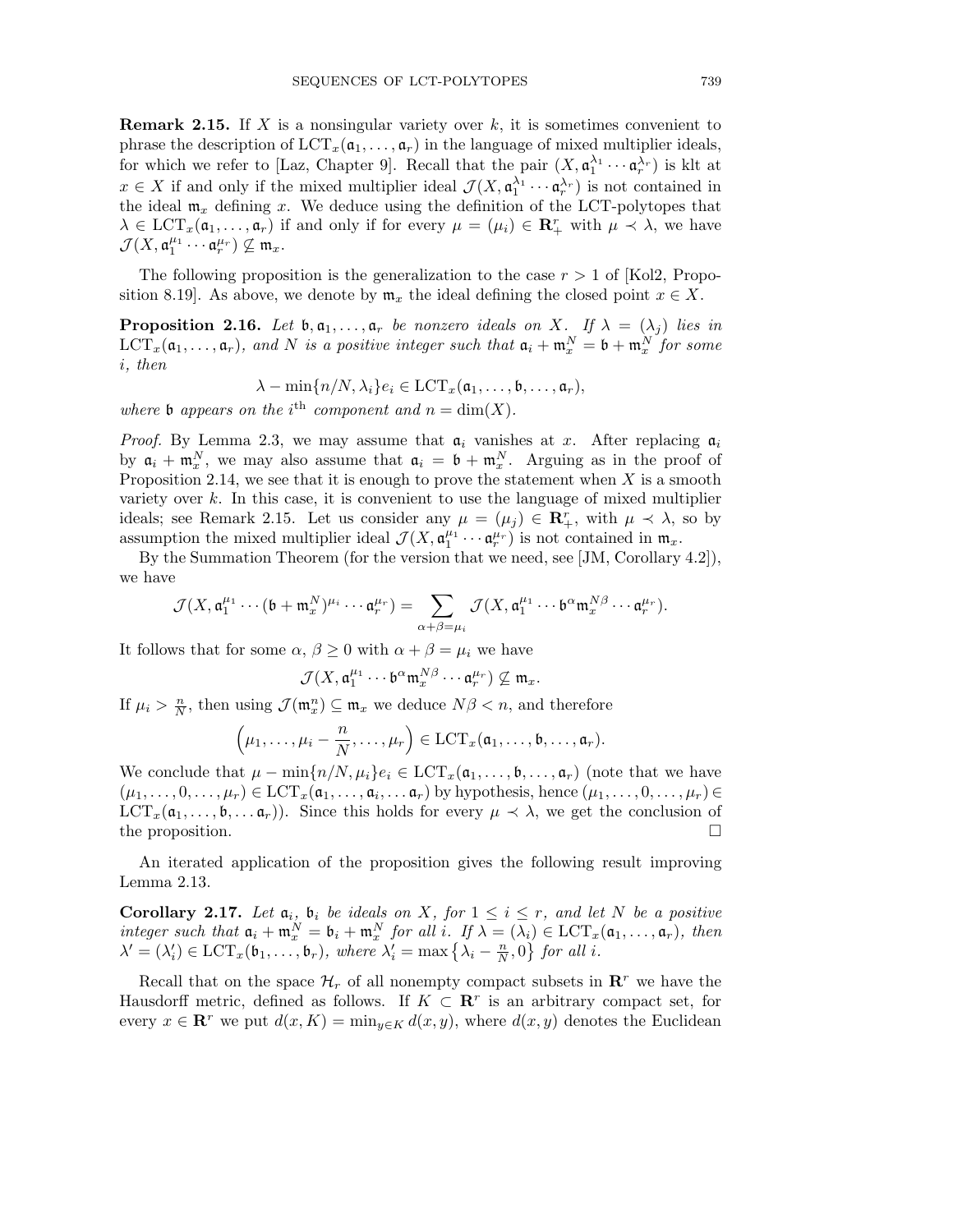distance between  $x$  and  $y$ . The Hausdorff distance between two compact sets  $K_1$  and  $K_2$  is defined by

$$
\delta(K_1, K_2) := \max \left\{ \max_{x \in K_1} d(x, K_2), \max_{x \in K_2} d(x, K_1) \right\}.
$$

The set of all nonempty compact subsets of  $\mathbb{R}^r$  thus becomes a complete metric space. Furthermore, the subspace of  $\mathcal{H}_r$  consisting of all compact subsets of a fixed compact set  $K$  in  $\mathbb{R}^r$  is compact. For some basic facts about the Hausdorff metric, see [Mun, p.281]. Using this notion, we deduce from Corollary 2.17 the next

Corollary 2.18. *Suppose that*  $\mathfrak{a}_i$ ,  $\mathfrak{b}_i$  *are ideals on*  $X$ *, and*  $x \in X$  *lies in*  $\bigcap_i$  Supp $(V(\mathfrak{a}_i))$ *. If N is a positive integer such that*  $a_i + m_x^N = b_i + m_x^N$  *for all i, then* 

$$
\delta(\mathrm{LCT}_x(\mathfrak{a}_1,\ldots,\mathfrak{a}_r),\mathrm{LCT}_x(\mathfrak{b}_1,\ldots,\mathfrak{b}_r))\leq \frac{n\sqrt{r}}{N}.
$$

**Example 2.19.** Let  $\mathfrak{a}_1, \ldots, \mathfrak{a}_r$  be proper nonzero ideals on  $X = \text{Spec}(k[\![x_1, \ldots, x_n]\!])$ . If  $\mathfrak{b}_1,\ldots,\mathfrak{b}_r$  are the inverse images of these ideals on  $X' = \mathrm{Spec}(k[\![x_1,\ldots,x_n,y]\!])$  via the canonical projection, then  $LCT(\mathfrak{b}_1 + (y^d), \mathfrak{b}_2, \ldots, \mathfrak{b}_r)$  is equal to

(6) 
$$
\{(\lambda_1+t,\lambda_2,\ldots,\lambda_r)\mid (\lambda_1,\ldots,\lambda_r)\in \mathrm{LCT}(\mathfrak{a}_1,\ldots,\mathfrak{a}_r), 0\leq t\leq 1/d\}.
$$

Indeed, note first that by Lemma 2.13 (or Corollary 2.17), it is enough to prove the above assertion when we replace each  $a_i$  by  $a_i + (x_1, \ldots, x_n)^\ell$ , for all  $\ell \geq 1$ . It follows from Remark 2.12 that it is enough to prove the similar equality when the  $a_i$  are nonzero ideals on  $Spec(k[x_1,\ldots,x_n])$  vanishing at the origin, we have  $\mathfrak{b}_i = \mathfrak{a}_i \cdot k[x_1,\ldots,x_n,y]$ , and we compute the LCT-polytopes at the origin. In this case it is again convenient to use the language of mixed multiplier ideal sheaves. Recall that by Remark 2.15, we have  $\lambda \in \text{LCT}_0(\mathfrak{a}_1,\ldots,\mathfrak{a}_r)$  if and only if for every  $\mu = (\mu_i) \in \mathbb{R}_+^r$  with  $\mu \prec \lambda$ , we have  $\mathcal{J}(\mathbf{A}^n, \mathfrak{a}_1^{\mu_1} \cdots \mathfrak{a}_r^{\mu_r}) \nsubseteq (x_1, \ldots, x_n)$ . It follows from the Summation Theorem (see [JM, Corollary 4.2]) that for every  $\mu_1, \ldots, \mu_r \in \mathbb{R}_+$ , we have

$$
\mathcal{J}(\mathbf{A}^{n+1}, (\mathfrak{b}_1 + (y^d))^{\mu_1} \mathfrak{b}_2^{\mu_2} \cdots \mathfrak{b}_r^{\mu_r}) = \sum_{\alpha + \beta = \mu_1} \mathcal{J}(\mathbf{A}^{n+1}, \mathfrak{b}_1^{\alpha} y^{d\beta} \mathfrak{b}_2^{\mu_2} \cdots \mathfrak{b}_r^{\mu_r})
$$
  
= 
$$
\sum_{\alpha + \beta = \mu_1} (y^{\lfloor d\beta \rfloor}) \cdot \mathcal{J}(\mathbf{A}^n, \mathfrak{b}_1^{\alpha} \mathfrak{b}_2^{\mu_2} \cdots \mathfrak{b}_r^{\mu_r}),
$$

where the second equality follows from [Laz, Remark 9.5.23]. Therefore, this ideal is not contained in  $(x_1, \ldots, x_n, y)$  if and only there is  $\beta \in \mathbf{R}_+$  with  $\beta_1 < 1/d$  such that  $\mathcal{J}(\mathbf{A}^n, \mathfrak{b}_1^{\mu_1-\beta} \mathfrak{b}_2^{\mu_2} \cdots \mathfrak{b}_r^{\mu_r})$  is not contained in  $(x_1, \ldots, x_n)$ . The description in (6) easily follows.

# 3. Limits of LCT-polytopes

Recall that by Remark 2.12, in order to study the possible LCT-polytopes in a given dimension *n*, we may restrict to the case when  $X = \text{Spec}(k[\![x_1, \ldots, x_n]\!])$ . Of course, in this case it is not necessary to include the closed point in the notation.

**Remark 3.1.** Note that if  $k \subset K$  is a field extension of algebraically closed fields, and if  $a_1, \ldots, a_r$  are nonzero proper ideals in  $k[[x_1, \ldots, x_n]]$ , and if we put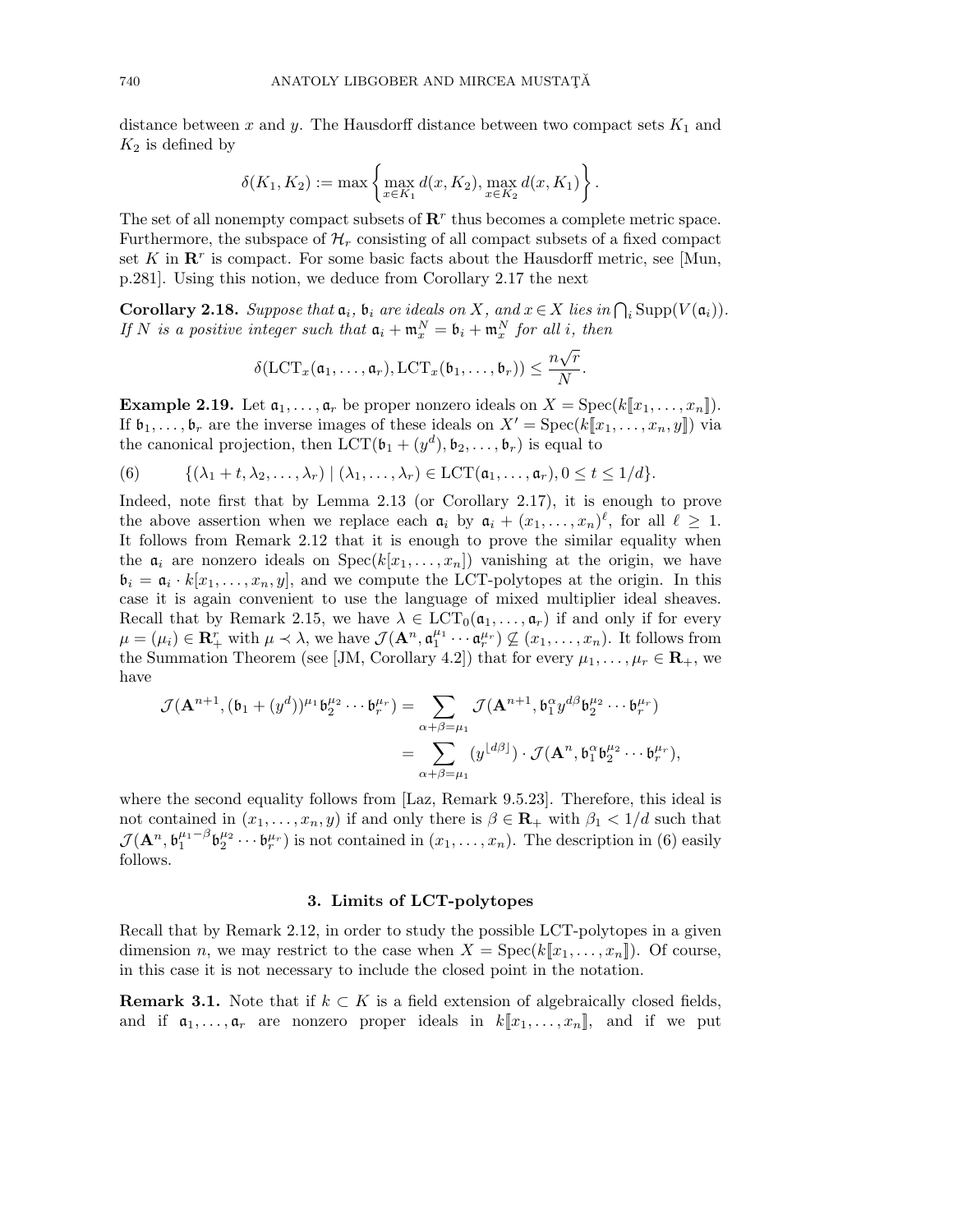$a'_i = a_i \cdot K[\![x_1, \ldots, x_n]\!]$ , then  $\text{LCT}(a_1, \ldots, a_r) = \text{LCT}(a'_1, \ldots, a'_r)$ . Indeed, by Lemma 2.13 it is enough to show that for all  $N \geq 1$  we have

(7) 
$$
LCT(\mathfrak{a}_1 + \mathfrak{m}^N, \ldots, \mathfrak{a}_r + \mathfrak{m}^N) = LCT(\mathfrak{a}'_1 + (\mathfrak{m}')^N, \ldots, \mathfrak{a}'_r + (\mathfrak{m}')^N),
$$

where **m** and **m'** are the maximal ideals in  $k[\![x_1, \ldots, x_n]\!]$  and  $K[\![x_1, \ldots, x_n]\!]$ . Let us fix *N*. There are ideals  $\mathfrak{b}_i$  in  $k[x_1,\ldots,x_n]$  such that  $\mathfrak{b}_i \cdot k[[x_1,\ldots,x_n]] = \mathfrak{a}_i + \mathfrak{m}^N$  for every *i*. If  $\mathfrak{b}'_i = \mathfrak{b}_i \cdot K[x_1, \ldots, x_n]$ , then  $\mathfrak{b}'_i \cdot K[\![x_1, \ldots, x_n]\!] = \mathfrak{a}'_i$ . It is easy to see that  $LCT_0(\mathfrak{b}_1,\ldots,\mathfrak{b}_r) = LCT_0(\mathfrak{b}'_1,\ldots,\mathfrak{b}'_r)$ , using a log resolution of  $\mathfrak{b}_1 \cdot \ldots \cdot \mathfrak{b}_r$  to compute the left-hand side of the equality, and the base-extension of this log resolution to  $Spec(K)$  to compute the right-hand side (see for example [dFM, Proposition 2.9] for the case of one ideal). The assertion in (7) is now a consequence of Remark 2.12. Therefore every LCT-polytope of ideals in  $k[\![x_1,\ldots,x_n]\!]$  is an LCT-polytope of ideals in  $K[x_1, \ldots, x_n].$ 

Remark 3.2. If *k* is an algebraically closed field having infinite transcendence degree over  $\bf{Q}$  (for example,  $k = \bf{C}$ ), then every LCT-polytope of r ideals in some  $K[\![x_1,\ldots,x_n]\!]$ , where *K* is an algebraically closed field extension of *k*, can be realized as the LCT-polytope of *r* ideals in  $k[[x_1, \ldots, x_n]]$ . Indeed, suppose that  $P =$  $\text{LCT}(\mathfrak{a}_1,\ldots,\mathfrak{a}_r)$ , with  $\mathfrak{a}_1,\ldots,\mathfrak{a}_r$  proper nonzero ideals in  $K[\![x_1,\ldots,x_n]\!]$ . Since each  $a_i$  is finitely generated, we can find an algebraically closed subfield  $L \subset K$  of countable transcendence degree over **Q**, and ideals  $\mathfrak{b}_i$  in  $L[\![x_1, \ldots, x_n]\!]$  such that  $\mathfrak{a}_i =$  $\mathfrak{b}_i \cdot K[\![x_1,\ldots,x_n]\!]$  for every *i*. Using the fact that *k* has infinite transcendence degree over **Q**, we can find an embedding  $L \hookrightarrow k$ . If  $\mathfrak{b}'_i = \mathfrak{b}_i \cdot k[[x_1, \ldots, x_n]]$ , we deduce from the previous remark that  $LCT(\mathfrak{a}_1, ..., \mathfrak{a}_n) = LCT(\mathfrak{b}'_1, ..., \mathfrak{b}'_n)$ .

By Proposition 2.10 (iv), all LCT-polytopes corresponding to  $r$  proper nonzero ideals in the ring  $k[\![x_1,\ldots,x_n]\!]$  are contained in the compact set  $[0,n]^r$ . Therefore, every sequence of LCT-polytopes has a convergent subsequence (in the Hausdorff metric). Our goal is to show that the limit is again an LCT-polytope, corresponding to possibly fewer than *r* ideals. Furthermore, we prove that in this case, the limit is equal to the intersection of all but finitely many of the given LCT-polytopes.

**Theorem 3.3.** If  $P_m = \text{LCT}(\mathfrak{a}_1^{(m)}, \ldots, \mathfrak{a}_r^{(m)})$  for  $m \geq 1$ , where the  $\mathfrak{a}_i^{(m)}$  are proper *nonzero ideals in*  $k[\![x_1, \ldots, x_n]\!]$ *, and if the*  $P_m$  *converge in the Hausdorff metric to a compact set*  $Q \subseteq \mathbb{R}^r$ , then  $Q$  *is again an LCT-polytope. More precisely, if*  $I$  *is the set of those*  $i \leq r$  *such that*  $Q \nsubseteq (x_i = 0)$ *, then we can find proper nonzero ideals*  $a_1, \ldots, a_s$ *in*  $K[\![x_1, \ldots, x_n]\!]$ *, with*  $s = \#I$  *and*  $K$  *an algebraically closed field extension of*  $k$ *, such that*  $Q = j_I(\text{LCT}(\mathfrak{a}_1, \ldots, \mathfrak{a}_s))$ *, where*  $j_I : \mathbb{R}^s \hookrightarrow \mathbb{R}^r$  *is the inclusion corresponding to the coordinates in I.*

Remark 3.4. We make the convention that the LCT-polytope of an empty set of ideals consists of  $\{0\}$ . In the context of Theorem 3.3, it can happen that  $s = 0$ , in which case *Q* consists of the origin in R*<sup>r</sup>*.

Remark 3.5. It follows from Remark 3.2 that if the transcendence degree of *k* over **Q** is infinite, then in Theorem 3.3 we may take  $K = k$ .

**Theorem 3.6.** If  $(P_m)_{m>1}$  and Q are as in Theorem 3.3, then there is  $m_0$  such that  $Q = \bigcap_{m \geq m_0} P_m$ .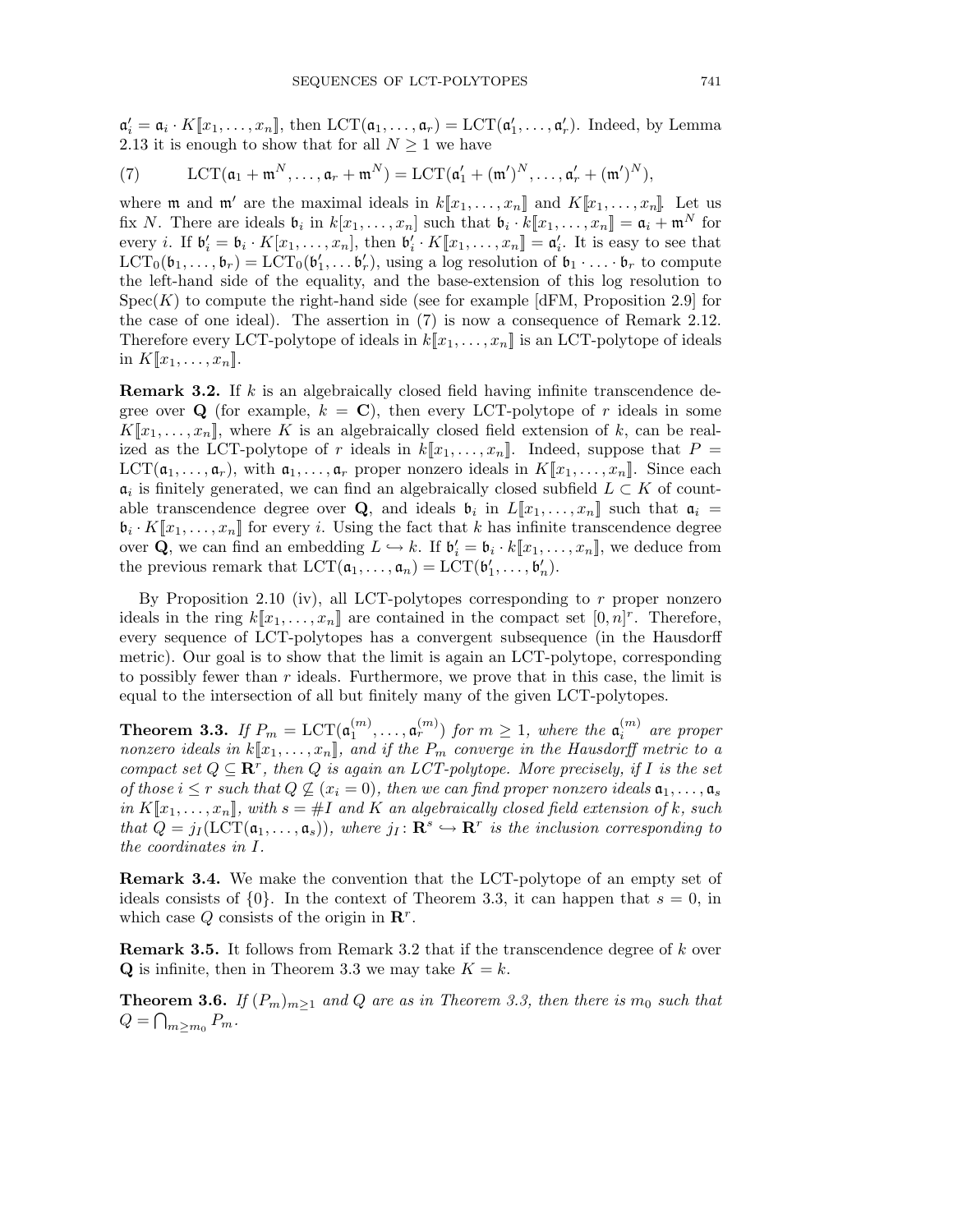This result can be considered as a strong form of the Ascending Chain Condition for LCT-polytopes. In fact, it immediately gives

Corollary 3.7. *If*  $P_m = \text{LCT}(\mathfrak{a}_1^{(m)}, \ldots, \mathfrak{a}_r^{(m)})$  *for*  $m \geq 1$ *, where the*  $\mathfrak{a}_i^{(m)}$  *are proper nonzero ideals in*  $k[\![x_1, \ldots, x_n]\!]$ *, and if*  $P_1 \subseteq P_2 \subseteq \cdots$ *, then this sequence is eventually stationary.*

*Proof.* It is enough to find a subsequence that is eventually stationary. Since  $P_m \subseteq$  $[0, n]^r$  for all  $m$ , we deduce that after passing to a subsequence, we may assume that the *P<sup>m</sup>* converge to some *Q* in the Hausdorff metric. Theorem 3.6 implies that there is  $m_0$  such that  $Q = \bigcap_{m \geq m_0} P_m$ . On the other hand, it is easy to see that in our case  $\bigcup_{m\geq 1} P_m \subseteq Q$  (see, e.g., Lemma 3.8(iii) below). This gives  $P_m = Q$  for every  $m \geq m_0$ .

For the proof of Theorems 3.3 and 3.6, we will need a couple of lemmas. The first one gives some easy properties of Hausdorff convergence that we will need. We denote by  $d(\cdot, \cdot)$  the Euclidean distance in  $\mathbb{R}^r$ , and by  $\delta(\cdot, \cdot)$  the Hausdorff metric on the space  $\mathcal{H}_r$  of all nonempty compact subsets of  $\mathbb{R}^r$ .

**Lemma 3.8.** Let  $(K_m)_{m\geq 1}$  be a sequence of compact subsets in  $\mathbb{R}^r$ , converging in *the Hausdor*ff *metric to the compact subset K.*

- *(i) If*  $C \subseteq \mathbb{R}^r$  *is closed, and*  $K_m \subseteq C$  *for all*  $m$ *, then*  $K \subseteq C$ *.*
- *(ii) If*  $u_m \in K_m$ *, and*  $(u_m)_{m>1}$  *converges to*  $u \in \mathbb{R}^r$ *, then*  $u \in K$ *.*
- $(iii)$   $\bigcap_m K_m \subseteq K$ .

*Proof.* The assertion in (i) follows easily from definition. For (ii), note that if  $u \notin K$ , then there is a ball  $B(u, \varepsilon)$  centered at *u*, and of radius  $\varepsilon > 0$  that does not intersect *K*. By assumption, there is  $m_0$  such that  $\delta(K_m, K) < \varepsilon/2$  for all  $m \geq m_0$ . For such *m*, since  $u_m \in K_m$ , we have  $d(u_m, K) < \varepsilon/2$ , hence we can find  $w_m \in K$  such that  $d(u_m, w_m) < \varepsilon/2$ . On the other hand, after possibly enlarging  $m_0$ , we may assume that  $d(u_m, u) < \varepsilon/2$  for  $m \geq m_0$ . Therefore,

$$
d(u, w_m) \le d(u, u_m) + d(u_m, w_m) < \varepsilon/2 + \varepsilon/2 = \varepsilon
$$

contradicting the fact that  $B(u, \varepsilon) \cap K = \emptyset$ . This proves (ii), and the assertion in (iii) is a special case. is a special case.

For a proper nonzero ideal  $\mathfrak{a}$  in  $k[\![x_1,\ldots,x_n]\!]$ , its order ord $(\mathfrak{a})$  is the largest nonnegative integer *d* such that  $\mathfrak{a}$  is contained in the  $d^{\text{th}}$  power of the maximal ideal m. Recall the following estimates for the log canonical threshold in terms of the order:

(8) 
$$
\frac{1}{\text{ord}(\mathfrak{a})} \leq \text{lct}(\mathfrak{a}) \leq \frac{n}{\text{ord}(\mathfrak{a})}
$$

(the first inequality reduces to the case  $n = 1$  via Proposition 2.14, whereas the second inequality follows from  $\text{lct}(\mathfrak{a}) \leq \text{lct}(\mathfrak{m}^{\text{ord}(\mathfrak{a})}) = n/\text{ord}(\mathfrak{a}).$ 

Lemma 3.9. *With the notation in Theorem 3.3, the following are equivalent:*

*(i)*  $Q \subseteq (x_i = 0)$ .

- $(iii)$   $\lim_{m\to\infty} \text{ord}(\mathfrak{a}_{i}^{(m)}) = \infty.$
- (*iii*) The set  $\{\text{ord}(\mathfrak{a}_{i}^{(m)}) \mid m \geq 1\}$  *is unbounded.*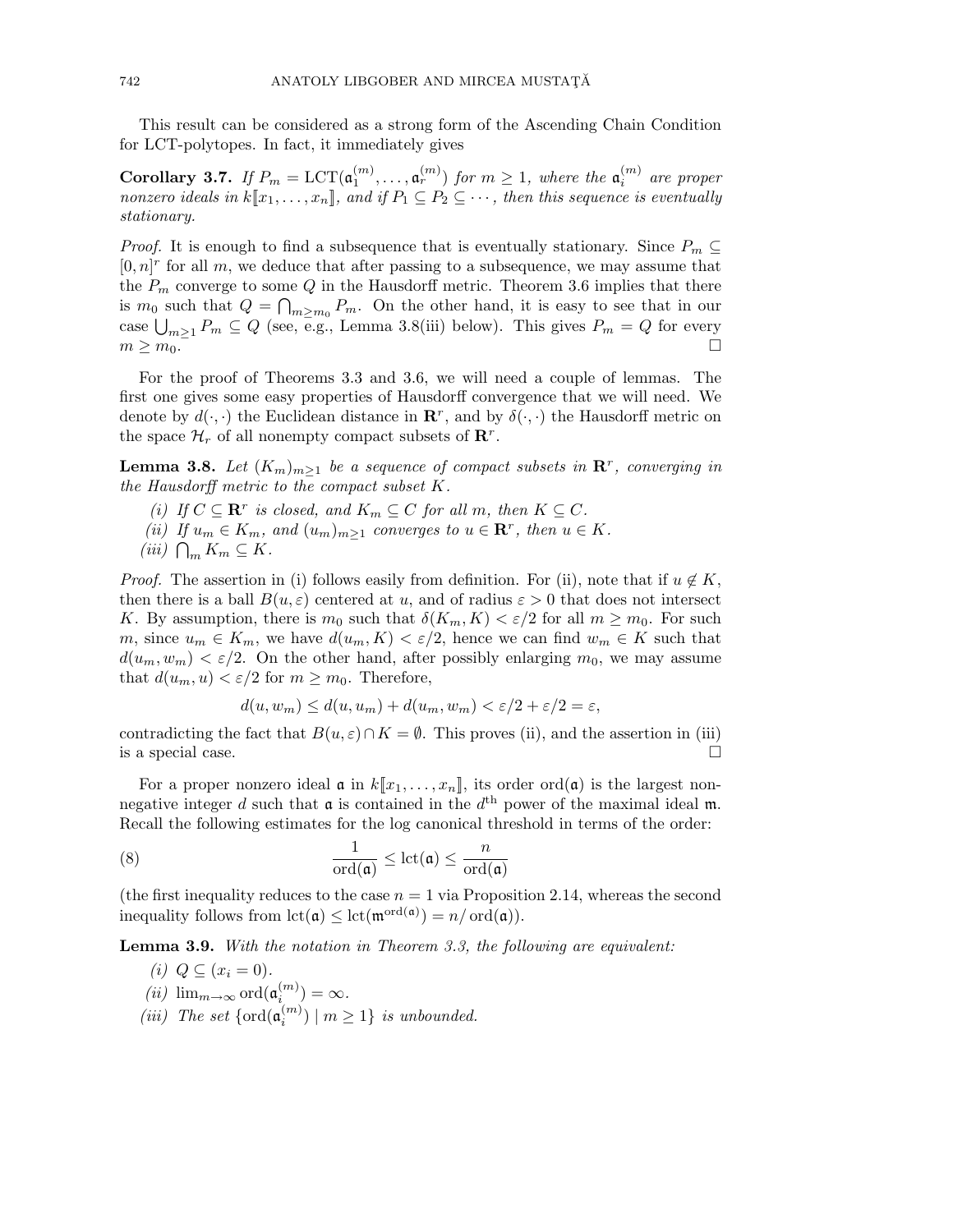*Proof.* Suppose first that  $Q \subseteq (x_i = 0)$ . For every *m* we have  $\text{lct}(\mathfrak{a}_i^{(m)}) \cdot e_i \in P_m$ , where  $e_1, \ldots, e_r$  is the standard basis of  $\mathbb{R}^r$ . It follows from Lemma 3.8 (ii) that every limit point of the sequence  $\left(\text{lct}(\mathfrak{a}_i^{(m)}) \cdot e_i\right)$ lies in *Q*. Therefore,  $\lim_{m \to \infty} \text{lct}(\mathfrak{a}_i^{(m)}) = 0$ , and (ii) follows from the first inequality in  $(8)$ .

Since the implication (ii) $\Rightarrow$ (iii) is trivial, in order to finish the proof of the lemma it is enough to prove (iii) $\Rightarrow$ (i). Suppose that  $\lambda = (\lambda_1, \ldots, \lambda_r) \in Q$ , and  $\lambda_i > 0$ . We can find  $m_0$  such that  $\delta(P_m, Q) < \lambda_i/2$  for all  $m \ge m_0$ . For every such  $m$ , we can find  $w^{(m)} = (w_1^{(m)}, \ldots, w_r^{(m)}) \in P_m$  such that  $d(w^{(m)}, \lambda) < \lambda_i/2$ . In particular,  $w_i^{(m)} > \lambda_i/2$ . Since  $w^{(m)} \in P_m$ , we see using the second inequality in (8) that for all  $m \geq m_0$ 

$$
\frac{\lambda_i}{2} < w_i^{(m)} \leq \mathrm{lct}(\mathfrak{a}_i^{(m)}) \leq \frac{n}{\mathrm{ord}(\mathfrak{a}_i^{(m)})}.
$$

This contradicts (iii).  $\Box$ 

The main ingredient in the proof of Theorems 3.3 and 3.6 is the generic limit construction from [Kol1] and [dFEM]. Let  $(\mathfrak{a}_1^{(m)})_m, \ldots, (\mathfrak{a}_r^{(m)})_m$  be sequences as in Theorem 3.3. In order to simplify the notation, let us relabel the sequences such that the set *I* in the theorem is equal to  $\{1, \ldots, s\}$ . Associated to the *s* sequences  $(\mathfrak{a}_{i}^{(m)})_{m\geq 1}$ , with  $1 \leq i \leq s$ , we get *s generic limits*  $\mathfrak{a}_1, \ldots, \mathfrak{a}_s$ . These are ideals  $\lim_{k \to \infty} K[\![x_1, \ldots, x_n]\!]$ , where *K* is a suitable algebraically closed field extension of *k*. It follows from Lemma 4.3 in [dFEM] and the above Lemma 3.9 that all  $a_i$  are nonzero. Furthermore, since every  $a_i^{(m)}$  is contained in the maximal ideal, the same holds for the ideals  $a_i$ . The fundamental property of the generic limit construction is that there is a strictly increasing sequence  $(m_{\ell})_{\ell}$  such that for every nonnegative rational numbers  $w_1, \ldots, w_s$  we have

(9) 
$$
\lim_{\ell \to \infty} \mathrm{lct}((\mathfrak{a}_1^{(m_\ell)})^{w_1} \cdots (\mathfrak{a}_s^{(m_\ell)})^{w_s}) = \mathrm{lct}(\mathfrak{a}_1^{w_1} \cdots \mathfrak{a}_s^{w_s})
$$

(see [dFEM, Corollary 4.5]).

Remark 3.10. The construction in [dFEM] deals with only two sequences of ideals, but as pointed out in *loc. cit.*, everything generalizes in an obvious way to any finite number of sequences. We also note that the field *K* given in *loc. cit.* is not algebraically closed, but since we are only interested in (9), we can simply extend the generic limit ideals to an algebraic closure. Equation (9) is stated in *loc. cit.* only for integers  $w_1, \ldots, w_s$ . On the other hand, if the  $w_i$  are rational numbers, and if *N* is a positive integer such that all  $Nw_i \in \mathbb{Z}$ , the formula for  $(Nw_1, \ldots, Nw_s)$  implies the one for  $(w_1, \ldots, w_s)$  by rescaling.

We isolate in the following lemma the key argument needed for the proofs of Theorems 3.3 and 3.6. We use the notation in those theorems, as well the notation for the generic limit ideals introduced above.

**Lemma 3.11.** *If*  $\lambda \in \text{LCT}(\mathfrak{a}_1, \ldots, \mathfrak{a}_s) \cap \mathbf{Q}^s$ , then there are infinitely many m such *that*  $j_I(\lambda) \in P_m$ *.*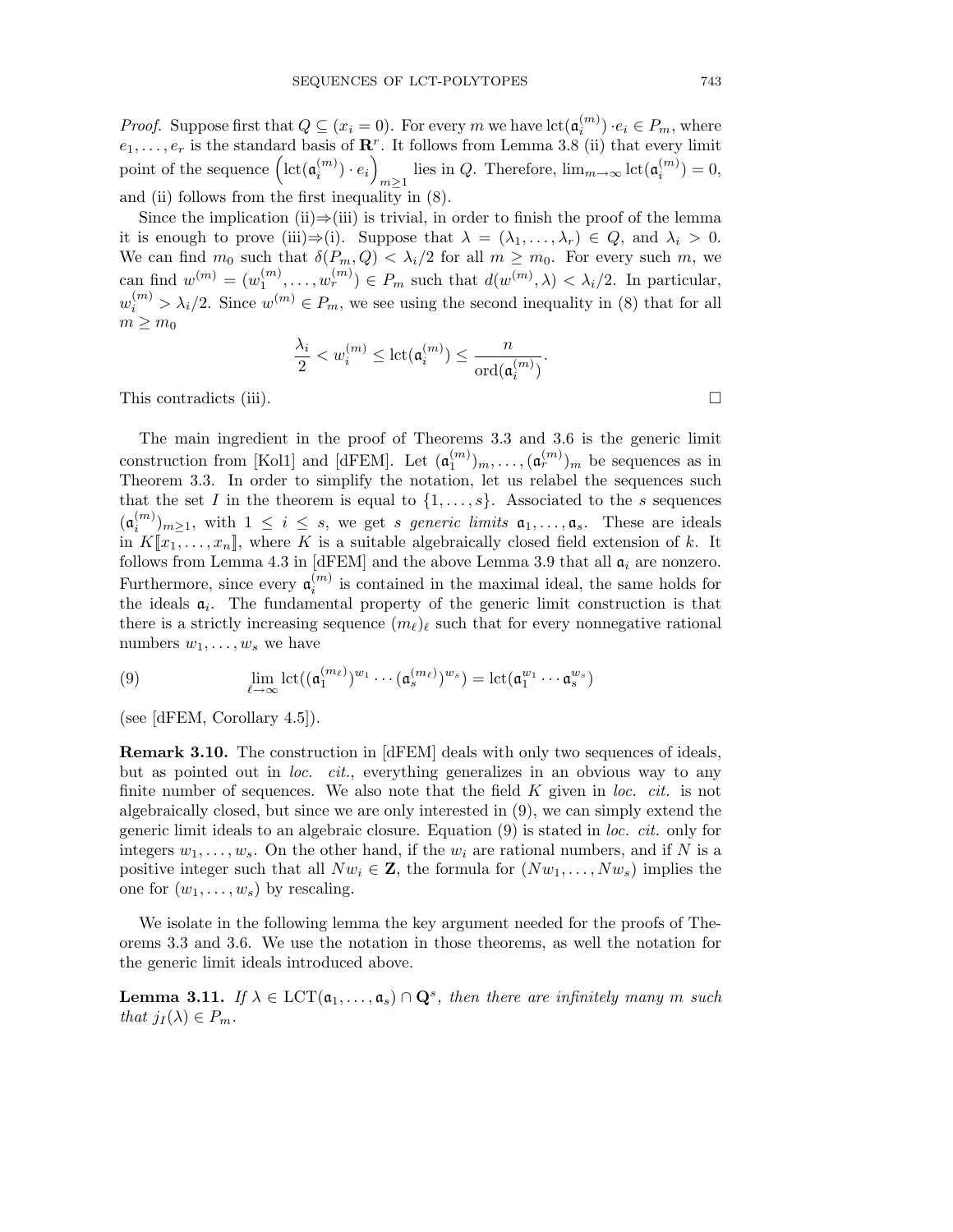*Proof.* Write  $\lambda = (\lambda_1, \ldots, \lambda_s)$ , hence by assumption  $lct(\mathfrak{a}_1^{\lambda_1} \cdots \mathfrak{a}_s^{\lambda_s}) \geq 1$ . Fix a positive integer *N* such that  $N\lambda_i \in \mathbf{Z}$  for every *i*. Consider the set

$$
\Gamma := \{ \mathrm{lct}((\mathfrak{a}_{1}^{(m)})^{N\lambda_{1}} \cdots (\mathfrak{a}_{s}^{(m)})^{N\lambda_{s}}) \mid m \in \mathbf{Z}_{>0} \}.
$$

Since the elements of  $\Gamma$  are log canonical thresholds of ideals on  $Spec(k[\![x_1,\ldots,x_n]\!])$ , it follows from  $\Delta EEM$ , Theorem 5.1] that  $\Gamma$  satisfies ACC, that is, it contains no infinite strictly increasing sequences. On the other hand, (9) shows that  $\frac{1}{N}$  lct( $\mathfrak{a}_1^{\lambda_1} \cdots \mathfrak{a}_s^{\lambda_s}$ ) lies in the closure of Γ. We deduce that there are infinitely many *m* such that

$$
\mathrm{lct}((\mathfrak{a}_1^{(m)})^{N\lambda_1}\cdots(\mathfrak{a}_s^{(m)})^{N\lambda_s})\geq \frac{1}{N}\mathrm{lct}(\mathfrak{a}_1^{\lambda_1}\cdots\mathfrak{a}_s^{\lambda_s})\geq \frac{1}{N}.
$$

Therefore,  $j_I(\lambda) \in P_m$  for all such *m*.

We can now give the proofs of our main results.

*Proof of Theorem 3.3.* With the above notation, it is enough to show that  $Q =$  $j_I(\text{LCT}(\mathfrak{a}_1,\ldots,\mathfrak{a}_s))$  (of course, we may assume that  $s\geq 1$ , as otherwise there is nothing to prove). Note first that Lemma 3.11 gives the inclusion  $j_I(\text{LCT}(\mathfrak{a}_1,\ldots,\mathfrak{a}_s))\subseteq Q$ . Indeed, since  $\text{LCT}(\mathfrak{a}_1,\ldots,\mathfrak{a}_s) \cap \mathbf{Q}^s$  is dense in  $\text{LCT}(\mathfrak{a}_1,\ldots,\mathfrak{a}_s)$ , and *Q* is closed, it is enough to prove the inclusion  $j_I(\text{LCT}(\mathfrak{a}_1,\ldots,\mathfrak{a}_s)\cap \mathbf{Q}^s) \subseteq Q$ , and this follows from the lemma (note that by Lemma 3.8 (iii), the intersection of infinitely many of the *P<sup>m</sup>* is contained in *Q*).

We now prove the reverse inclusion: suppose that  $u = (u_1, \ldots, u_r) \in Q$  (hence  $u_i =$ 0 for  $i > s$ , and let us show that  $(u_1, \ldots, u_s) \in \text{LCT}(\mathfrak{a}_1, \ldots, \mathfrak{a}_s)$ . Note first that by Lemma 3.8 (i), we have  $Q \subseteq \mathbb{R}^r_+$ . Fix  $\varepsilon > 0$ , and let us choose  $w = (w_1, \ldots, w_s) \in \mathbb{Q}^s_+$ such that  $w_i \leq u_i$  for all *i*, with strict inequality if  $u_i > 0$ , and such that  $(u_i - w_i) < \varepsilon$ for all *i*. We will show that in this case  $\text{lct}(\mathfrak{a}_1^{w_1} \cdots \mathfrak{a}_s^{w_s}) \geq 1$ . Since this holds for every  $\varepsilon > 0$ , we get  $\text{lct}(\mathfrak{a}_1^{u_1} \cdots \mathfrak{a}_s^{u_s}) \ge 1$ , that is,  $u \in j_I(\text{LCT}(\mathfrak{a}_1, \ldots, \mathfrak{a}_s)).$ 

Let  $(m_\ell)$  be a strictly increasing sequence such that (9) holds. We can choose q such that for all  $m \ge q$  we have  $\delta(P_m, Q) < \min\{u_i - w_i \mid u_i > 0\}$ . For every such  $m$ , let us choose  $v_m \in P_m$  with  $d(v_m, u) < \min\{u_i - w_i \mid u_i > 0\}$ . We may assume that  $v_m \in \mathbf{Q}^r$ . Since  $v_m = (v_{m,1}, \ldots, v_{m,r}) \in P_m$ , we have  $lct((\mathfrak{a}_1^{(m)})^{v_{m,1}} \cdots (\mathfrak{a}_r^{(m)})^{v_{m,r}}) \geq$ 1. On the other hand, by construction  $w_i \leq v_{m,i}$  for every  $i \leq s$ , hence we have  $\mathrm{lct}((\mathfrak{a}_1^{(m)})^{w_1}\cdots(\mathfrak{a}_s^{(m)})^{w_s}) \geq 1$  for all  $m \geq q$ . Therefore, (9) implies  $\mathrm{lct}(\mathfrak{a}_1^{w_1}\cdots \mathfrak{a}_s^{w_s}) \geq 1$ , completing the proof.  $\Box$ 

*Proof of Theorem 3.6.* It is enough to show that there is  $m_0$  such that  $Q \subseteq P_m$  for all  $m \geq m_0$ . Indeed, in this case  $Q \subseteq \bigcap_{m \geq m_0} P_m \subseteq Q$ , where the second inclusion follows from Lemma 3.8 (iii).

Let us assume that this is not the case. After possibly replacing the sequence  $(P_m)_{m>1}$  by a subsequence, we may assume that  $Q \nsubseteq P_m$  for any *m*. Note that by Theorem 3.3, *Q* is a rational polytope, so it is the convex hull of its vertices, which lie in  $\mathbf{Q}^r$ . Furthermore, by the above proof, each such vertex lies in  $j_I(P(\mathfrak{a}_1,\ldots,\mathfrak{a}_s))$ ; hence by Lemma 3.11, it lies in infinitely many  $P_m$ . After replacing the sequence  $(P_m)_{m>1}$  by a subsequence, and after doing this for all vertices of  $Q$ , we conclude that all vertices of *Q* lie in  $P_m$  for all *m*. Therefore  $Q \subseteq P_m$  for all *m*, a contradiction.<br>This concludes the proof of the theorem. This concludes the proof of the theorem. !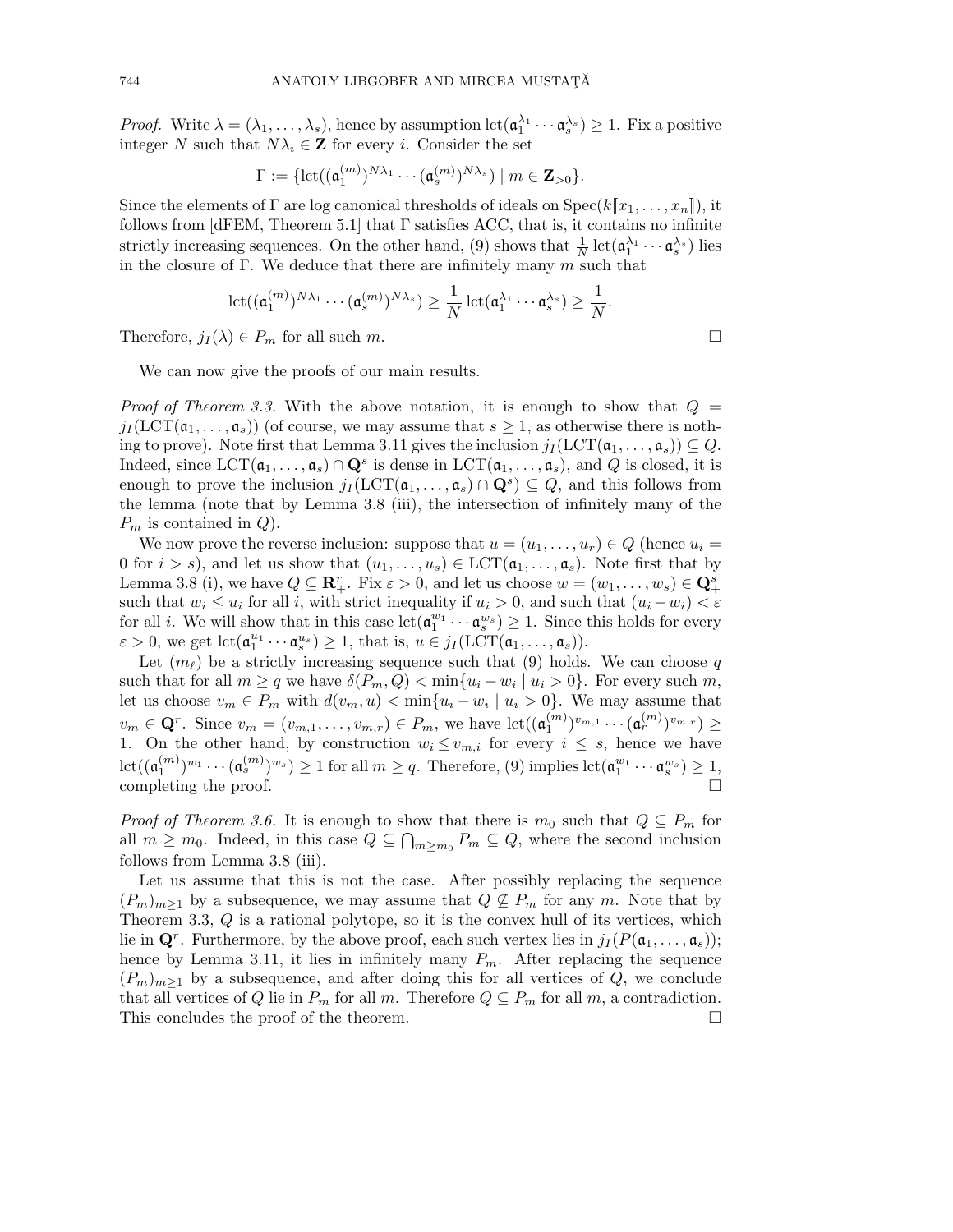**Example 3.12.** It follows from Example 2.19 that if  $a_1, \ldots, a_r$  are proper nonzero ideals in  $k[[x_1,\ldots,x_n]]$ , then LCT( $\mathfrak{a}_1,\ldots,\mathfrak{a}_r$ ) is the intersection of a sequence  $P_1 \supset$  $P_2 \supset \ldots$  that is *not* eventually stationary, where each  $P_i$  is the LCT-polytope of *r* proper nonzero ideals in  $k[[x_1,\ldots,x_n,y]].$ 

**Remark 3.13.** If in Theorem 3.3 we have  $P_m = \text{LCT}(f_1^{(m)}, \ldots, f_r^{(m)})$  with the  $f_i^{(m)}$  nonzero elements in the maximal ideal of  $k[[x_1,\ldots,x_n]]$ , then one can obtain *Q* as (the linear embedding of) LCT $(f_1, \ldots, f_s)$ , with  $f_i$  nonzero elements in the maximal ideal of some  $K[x_1,\ldots,x_n]$ . Indeed, one can modify the construction in [dFEM] by replacing the Hilbert schemes parametrizing all ideals in quotient rings  $k[x_1, \ldots, x_n]/(x_1, \ldots, x_n)^d$  with parameter spaces for principal ideals in these rings (when  $r = 1$ , this is done in [Kol1]).

Since the set of all log canonical thresholds  $lct(f)$ , with  $f \in k[[x_1, \ldots, x_n]]$  satisfies ACC, it follows that there is a largest such invariant that is *<* 1. Finding this value for arbitrary *n* is an open problem. For example, it is well-known that this value is equal to  $\frac{5}{6}$  if  $n = 2$ . Indeed, if  $f \in k[[x, y]]$  has order  $\geq 3$ , then we have  $\text{lct}(f) \leq \frac{2}{3}$  by (8). On the other hand, if the multiplicity of  $f$  at 0 is two, then  $f$  is formally equivalent to  $x^2 + y^m$ , for some  $m \ge 2$ , and  $lct_0(x^2 + y^m) = \frac{1}{2} + \frac{1}{m}$  (see [Laz, Section 9.3.C]). As the following example shows, one can get similar results for  $r \geq 2$ .

**Example 3.14.** We know that if  $f, g \in k[[x, y]]$  are nonzero elements in the maximal ideal of  $k[x, y]$ , then  $\text{LCT}(f, g) \subseteq [0, 1]^2$ . In fact, we have  $\text{LCT}(f, g) = [0, 1]^2$  if and only if after a change of variables  $(f, g) = (x, y)$ , and otherwise

$$
LCT(f,g) \subseteq \{(\lambda_1,\lambda_2) \in [0,1]^2 \mid \lambda_1 + \lambda_2 \le 3/2\}.
$$

Indeed, it follows from Example 2.6 that  $LCT(x, y) = [0, 1]^2$ . If there is no change of variable such that  $(f, g) = (x, y)$ , then there is a line in the tangent space at the origin to  $X = \text{Spec}(k[[x, y]])$  that is contained in  $T_0(V(f)) \cap T_0(V(g))$ . This corresponds to a point *p* on the exceptional divisor *E* in the blow-up  $B = Bl_0(X) \stackrel{\pi}{\rightarrow} X$ , and the condition says that  $\text{ord}_p(\pi^*(f))$ ,  $\text{ord}_p(\pi^*(g)) \geq 2$ . It follows that if *F* is the exceptional divisor on the blow-up of *B* at *p*, then for every  $(\lambda_1, \lambda_2) \in \text{LCT}(f, g)$  we have

$$
2\lambda_1 + 2\lambda_2 \leq \lambda_1 \cdot \text{ord}_F(f) + \lambda_2 \cdot \text{ord}_F(g) \leq \text{ord}_F(K_{-/X}) + 1 = 3.
$$

Example 2.8(a) shows that there are *f* and *g* such that  $LCT(f, g) = \{(\lambda_1, \lambda_2) \in$  $[0,1]^2 | \lambda_1 + \lambda_2 \leq 3/2$ .

We note that if  $r \geq 3$ , then

(10) 
$$
\mathsf{LCT}(f_1,\ldots,f_r) \subseteq \{(\lambda_1,\ldots,\lambda_r) \in [0,1]^r \mid \lambda_1+\cdots+\lambda_r \leq 2\},\
$$

for every nonzero  $f_1, \ldots, f_r \in (x, y)$ . Indeed, we see by considering the exceptional divisor *E* on *B* above that if  $\text{let}(f_1^{\lambda_1} \cdots f_r^{\lambda_r}) \geq 1$ , then  $\sum_i \lambda_i \leq \sum_i \lambda_i \cdot \text{ord}_E(f_i) \leq 2$ . We also observe that if  $f_1, \ldots, f_r$  are general linear forms, then  $\pi \colon B \to X$  gives a log resolution of  $(X, (f_1 \cdots f_r))$ , and we see that in this case we have equality in (10).

#### Acknowledgment

The first author was partially supported by NSF grant DMS-0705050. The second author was partially supported by NSF grant DMS-0758454 and a Packard Fellowship.